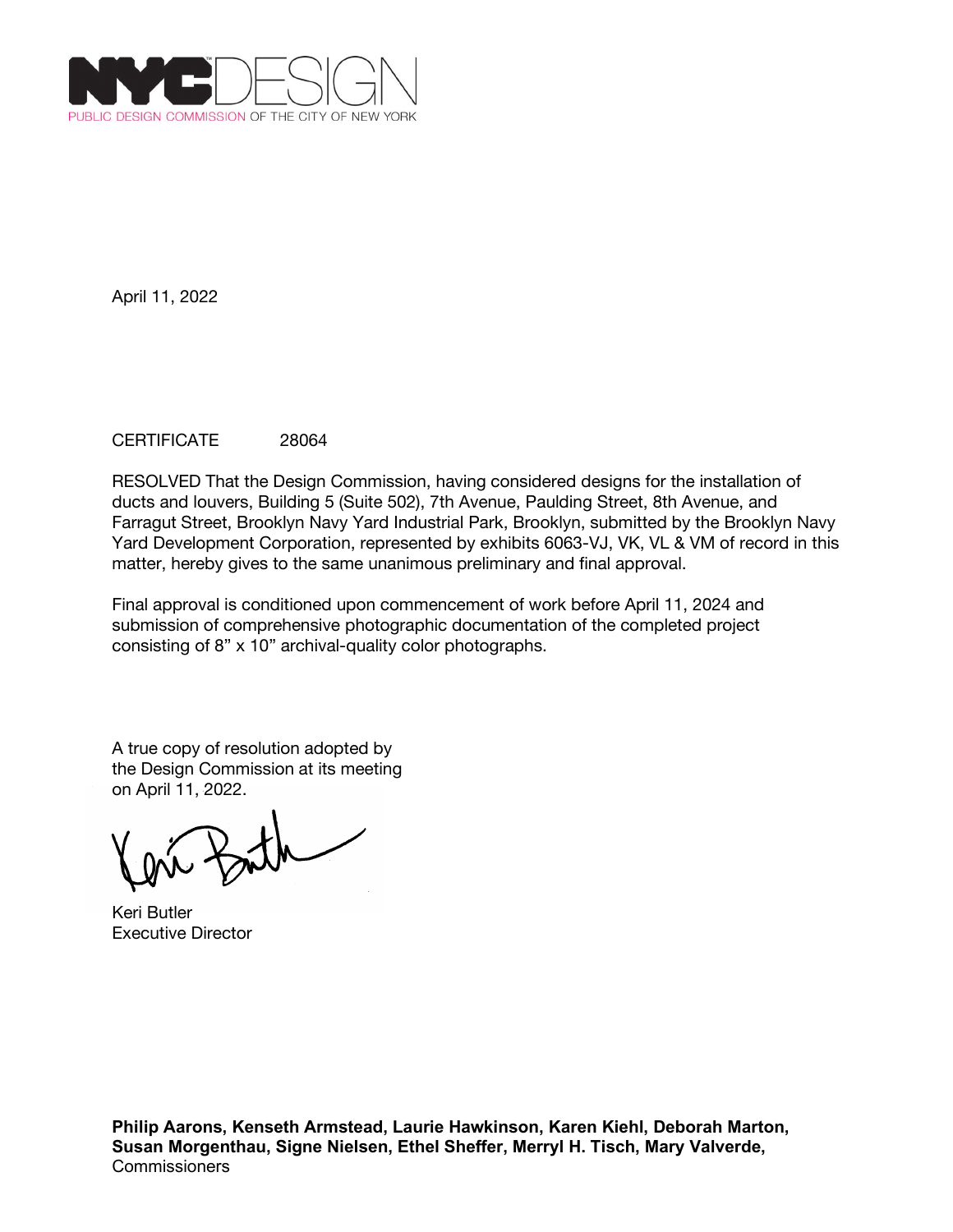

## CERTIFICATE 28065

RESOLVED That the Design Commission, having considered a proposal for the installation of *Flexus* by Grimanesa Amorós, Harper Street Yard, 30-01 Harper Street, Corona, Queens, submitted by the Department of Cultural Affairs' Percent for Art Program, the Department of Design and Construction, and the Department of Transportation, represented by exhibits 6058- AT, AU, AV, AW & AX of record in this matter, hereby gives to the same unanimous preliminary approval.

Preliminary approval is conditioned upon submission of this project for final review and approval before April 11, 2024.

Keri Butler Executive Director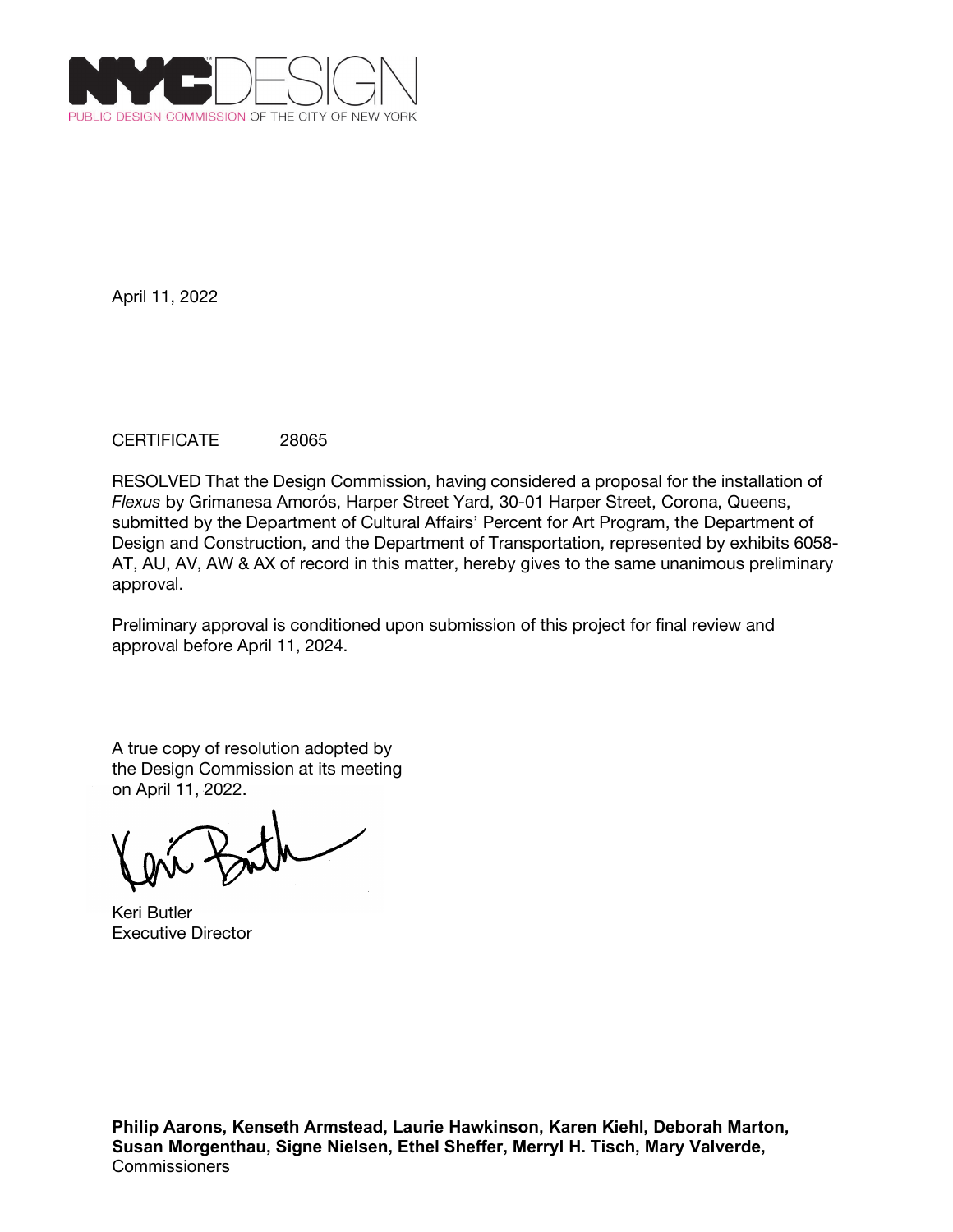

## CERTIFICATE 28066

RESOLVED That the Design Commission, having considered designs for the installation of rooftop mechanical equipment, Van Nest Branch Library, 2147 Barnes Avenue, Bronx, submitted by the Department of Design and Construction, represented by exhibits 3589-I, J, K, L & M of record in this matter, hereby gives to the same unanimous preliminary and final approval.

Final approval is conditioned upon commencement of work before April 11, 2024 and submission of comprehensive photographic documentation of the completed project consisting of 8" x 10" archival-quality color photographs.

A true copy of resolution adopted by the Design Commission at its meeting on April 11, 2022.

Keri Butler Executive Director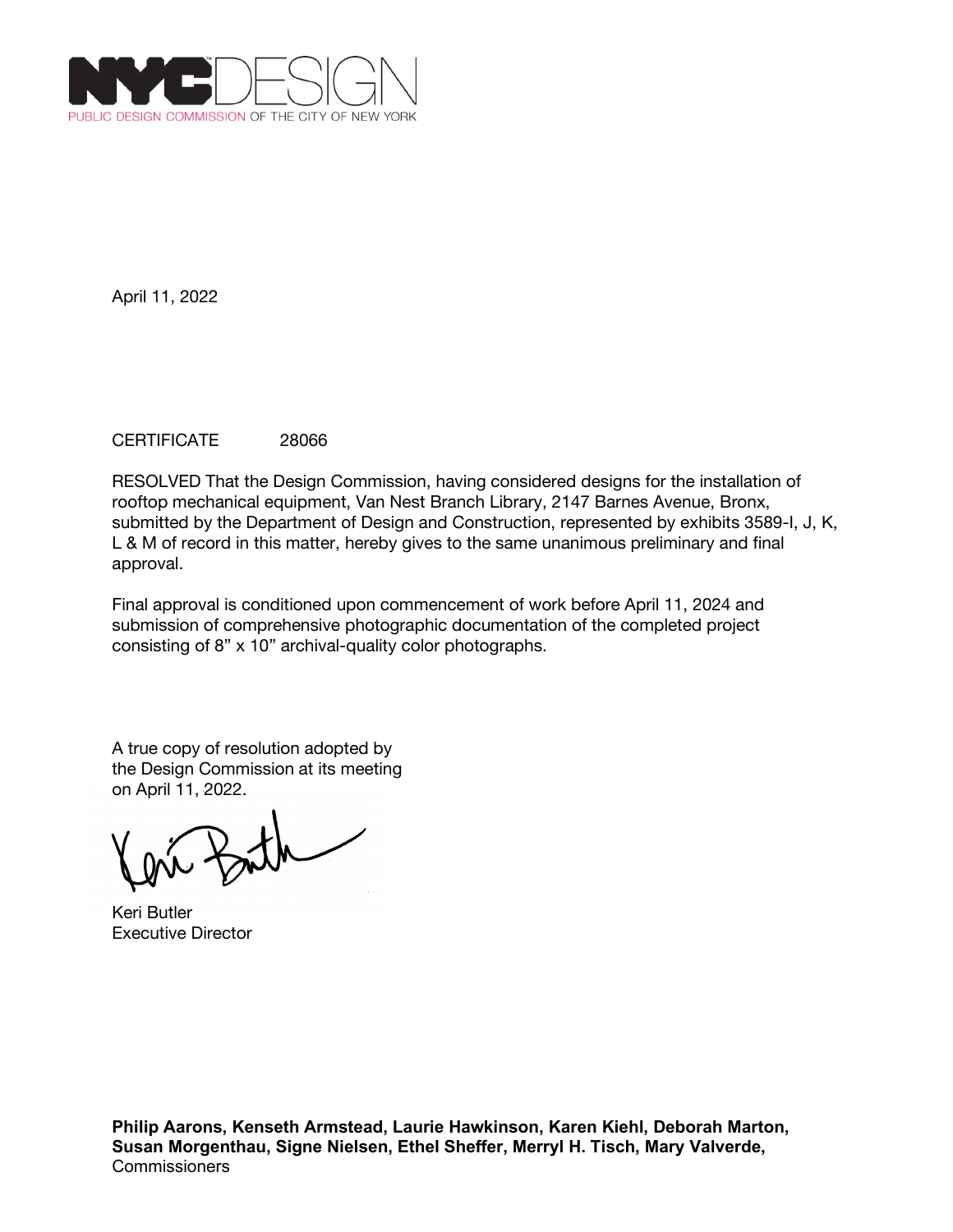

## CERTIFICATE 28067

RESOLVED That the Design Commission, having considered designs for the installation of lightning protection, Cross River Dam, Croton Aqueduct System, Maple Avenue and Reservoir Road, Katonah, Westchester County, submitted by the Department of Environmental Protection, represented by exhibits 5642-AC, AD, AE, AF, AG & AH of record in this matter, hereby gives to the same unanimous preliminary and final approval.

Final approval is conditioned upon commencement of work before April 11, 2024 and submission of comprehensive photographic documentation of the completed project consisting of 8" x 10" archival-quality color photographs.

Keri Butler Executive Director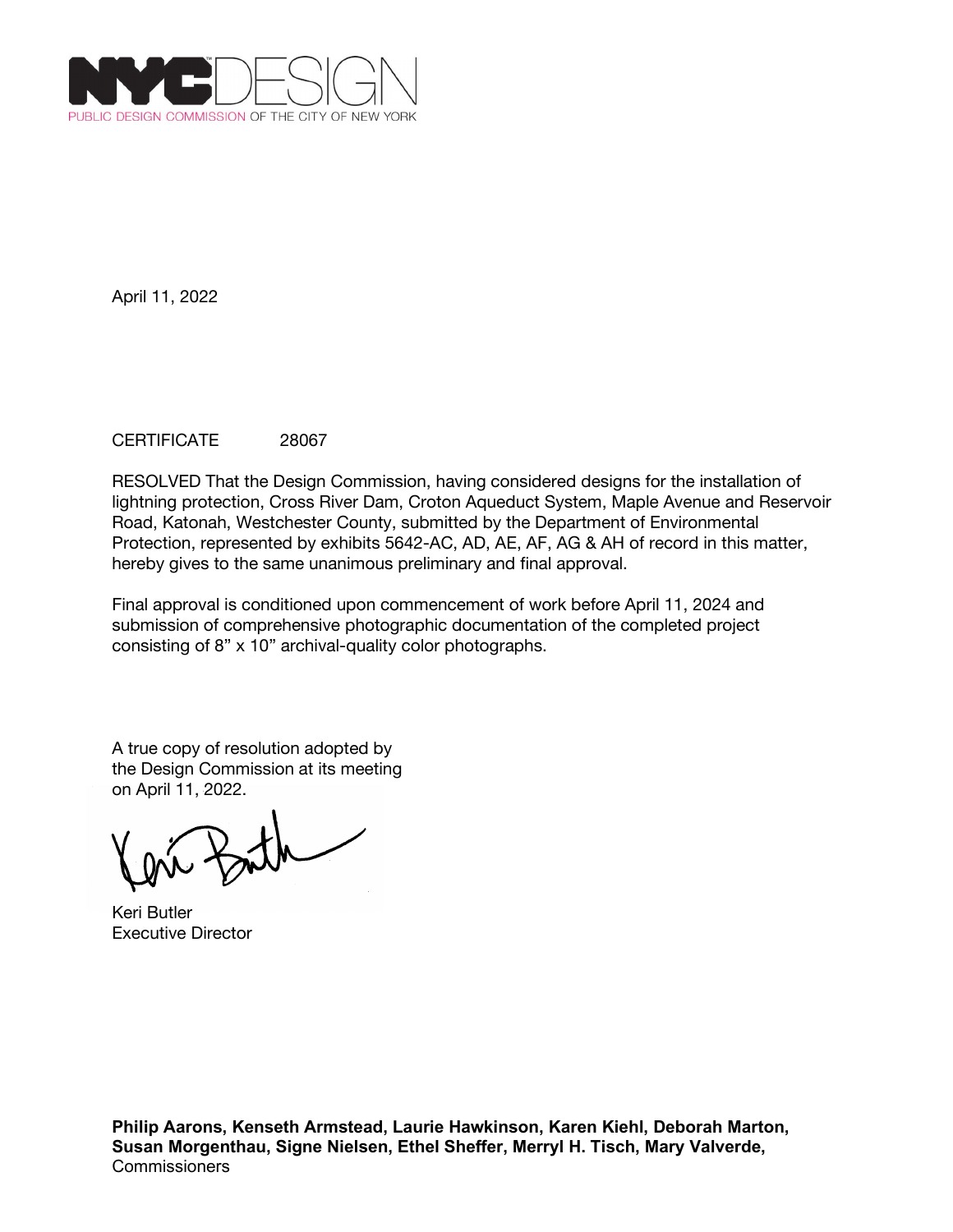

## CERTIFICATE 28068

RESOLVED That the Design Commission, having considered designs for the reconstruction of a portion of the bulkhead and adjacent site work, Tallman Island Wastewater Resource Recovery Facility, 127th Street and Powell's Cove Boulevard, College Point, Queens, submitted by the Department of Environmental Protection, represented by exhibits 2116-CN, CO, CP & CQ of record in this matter, hereby gives to the same unanimous preliminary and final approval.

Final approval is conditioned upon commencement of work before April 11, 2024 and submission of comprehensive photographic documentation of the completed project consisting of 8" x 10" archival-quality color photographs.

A true copy of resolution adopted by the Design Commission at its meeting on April 11, 2022.

Keri Butler Executive Director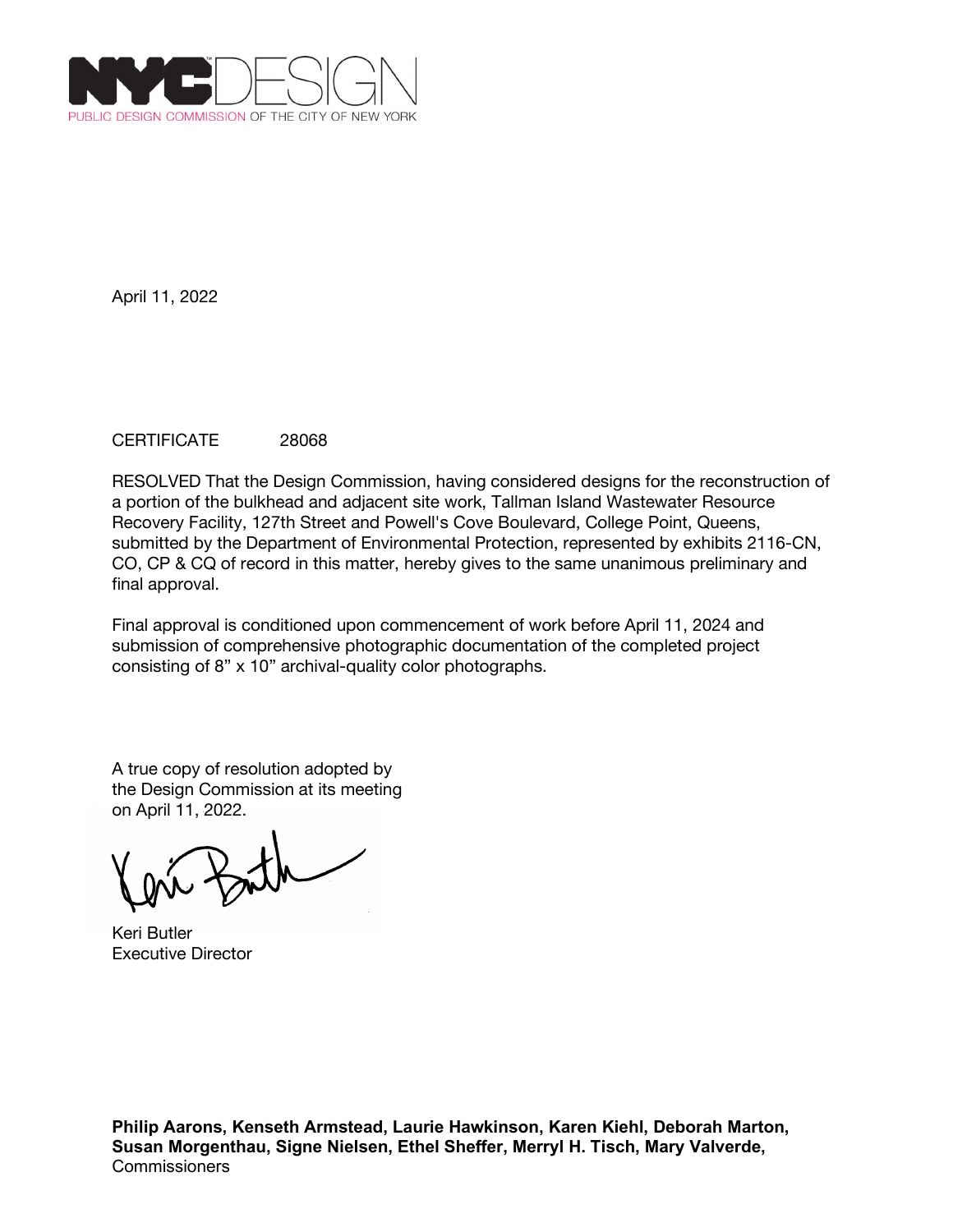

## CERTIFICATE 28069

RESOLVED That the Design Commission, having considered designs for the stabilization of the West Branch Auxiliary Dam, West Branch Reservoir, US Route 6 and Drewville Road, Town of Carmel, Putnam County, submitted by the Department of Environmental Protection, represented by exhibits5768-W, X, Y, Z & AA of record in this matter, hereby gives to the same unanimous final approval.

Final approval is conditioned upon commencement of work before April 11, 2024 and submission of comprehensive photographic documentation of the completed project consisting of 8" x 10" archival-quality color photographs.

Keri Butler Executive Director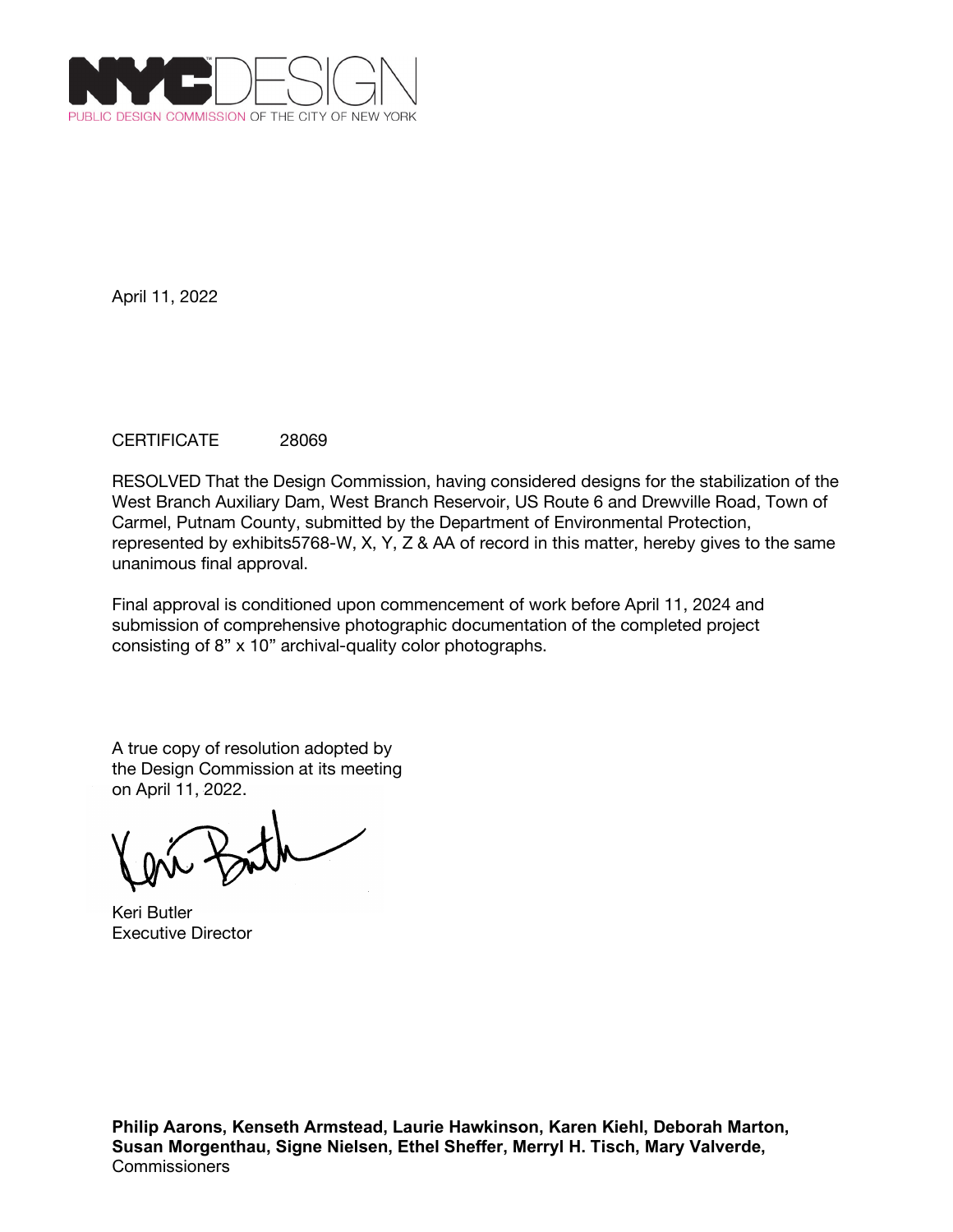

## CERTIFICATE 28070

RESOLVED That the Design Commission, having considered designs for the installation of signage, I.S. 201K (The Madeleine Brennan School), 8010 12th Avenue, Brooklyn, submitted by the Department of Education, represented by exhibits 1242-H & I of record in this matter, hereby gives to the same unanimous preliminary and final approval.

Final approval is conditioned upon commencement of work before April 11, 2024 and submission of comprehensive photographic documentation of the completed project consisting of 8" x 10" archival-quality color photographs.

Keri Butler Executive Director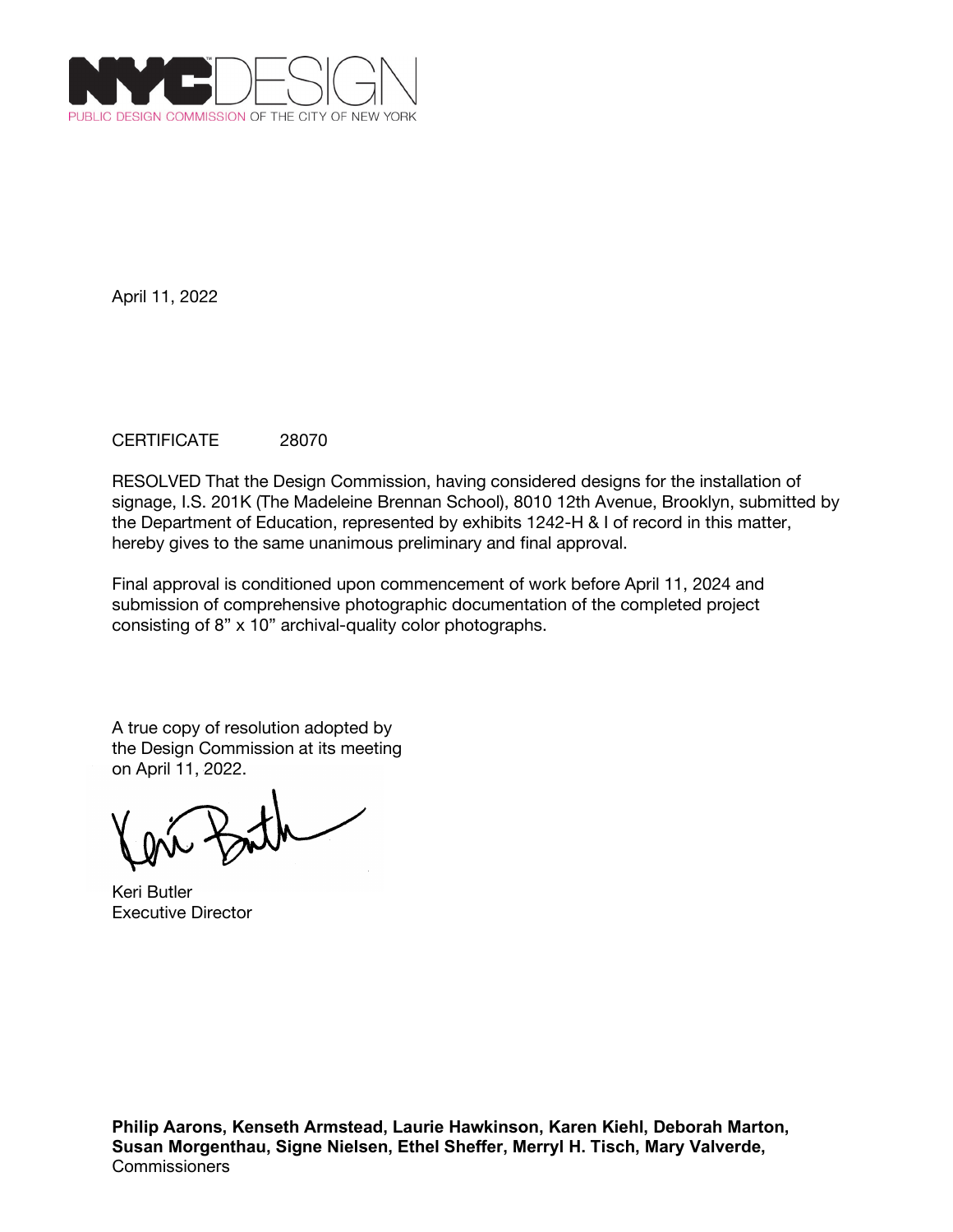

# CERTIFICATE 28071

RESOLVED That the Design Commission, having considered designs for the installation of signage, P.S. 099Q (The Kew Gardens School), 82-37 Kew Gardens Road, Kew Gardens, Queens, submitted by the Department of Education, represented by exhibits 1201-L & M of record in this matter, hereby gives to the same unanimous preliminary and final approval.

Final approval is conditioned upon commencement of work before April 11, 2024 and submission of comprehensive photographic documentation of the completed project consisting of 8" x 10" archival-quality color photographs.

Keri Butler Executive Director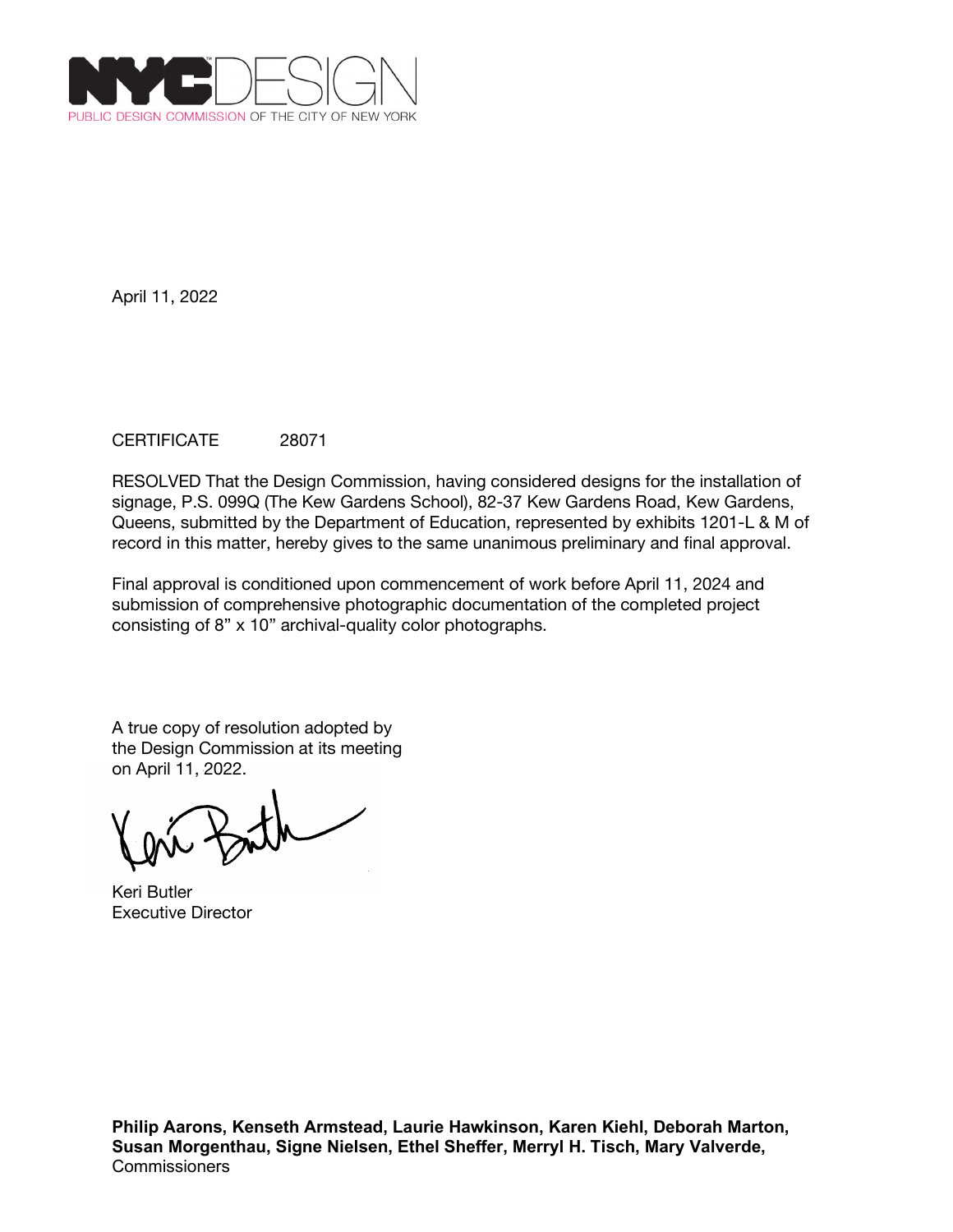

## CERTIFICATE 28072

RESOLVED That the Design Commission, having considered designs for the installation of signage, P.S. 250K (George H. Lindsay - The Williamsburg Magnet School for Communications and Multimedia Arts), 108 Montrose Avenue, Brooklyn, submitted by the Department of Education, represented by exhibits 3434-E & F of record in this matter, hereby gives to the same unanimous preliminary and final approval.

Final approval is conditioned upon commencement of work before April 11, 2024 and submission of comprehensive photographic documentation of the completed project consisting of 8" x 10" archival-quality color photographs.

Keri Butler Executive Director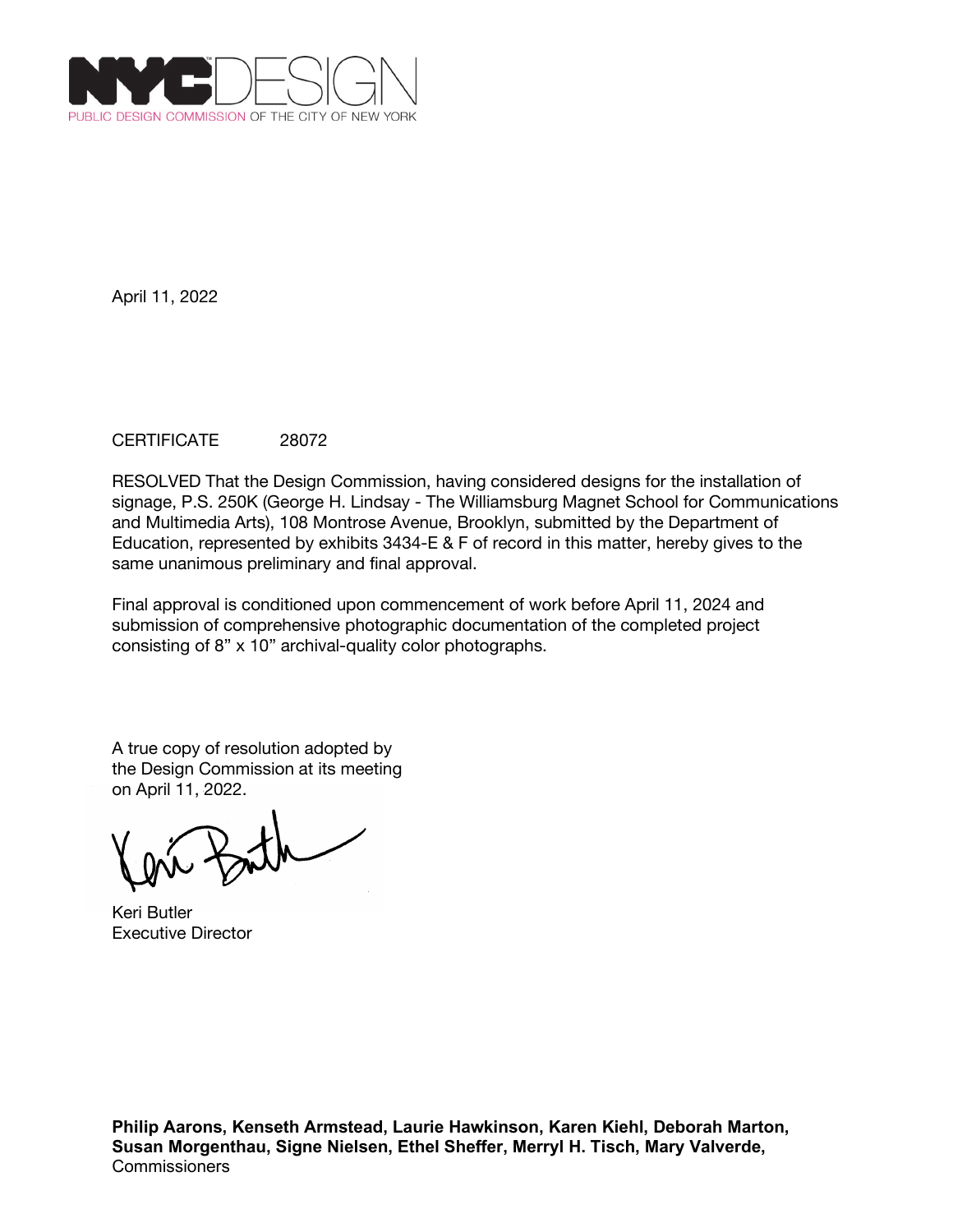

## CERTIFICATE 28073

RESOLVED That the Design Commission, having considered designs for the installation of signage, P.S. 272K (The Curtis Estabrook School), 101-24 Seaview Avenue, Brooklyn, submitted by the Department of Education, represented by exhibits 3060-M & N of record in this matter, hereby gives to the same unanimous preliminary and final approval.

Final approval is conditioned upon commencement of work before April 11, 2024 and submission of comprehensive photographic documentation of the completed project consisting of 8" x 10" archival-quality color photographs.

Keri Butler Executive Director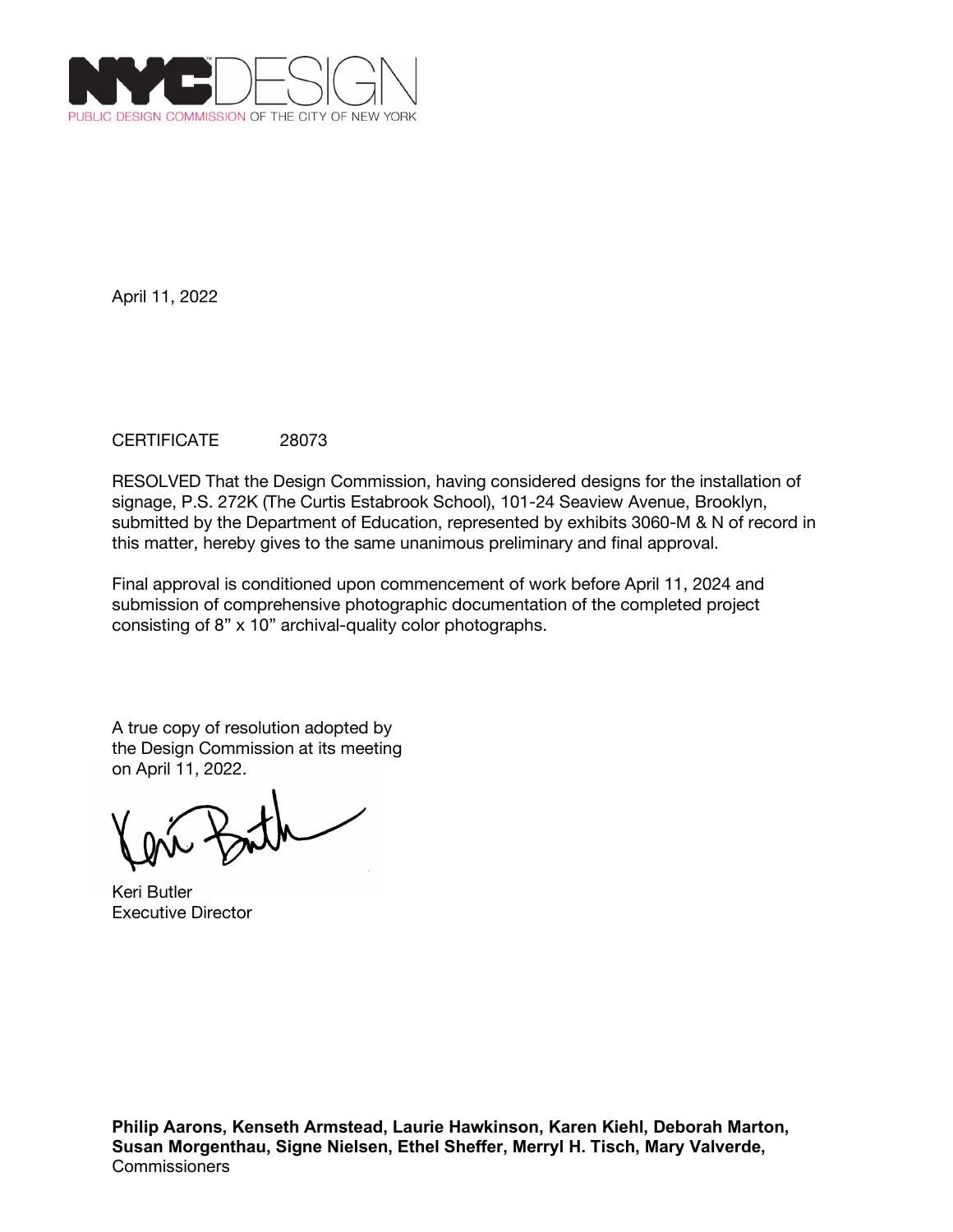

## CERTIFICATE 28074

RESOLVED That the Design Commission, having considered designs for the construction of a fence and planted areas, Palace Hall, 770 McDonald Avenue, between Ditmas Avenue and Avenue F, Brooklyn, submitted by the Department of Transportation, represented by exhibits 7724-A, B & C of record in this matter, hereby gives to the same unanimous preliminary and final approval.

Final approval is conditioned upon commencement of work before April 11, 2024 and submission of comprehensive photographic documentation of the completed project consisting of 8" x 10" archival-quality color photographs.

A true copy of resolution adopted by the Design Commission at its meeting on April 11, 2022.

Keri Butler Executive Director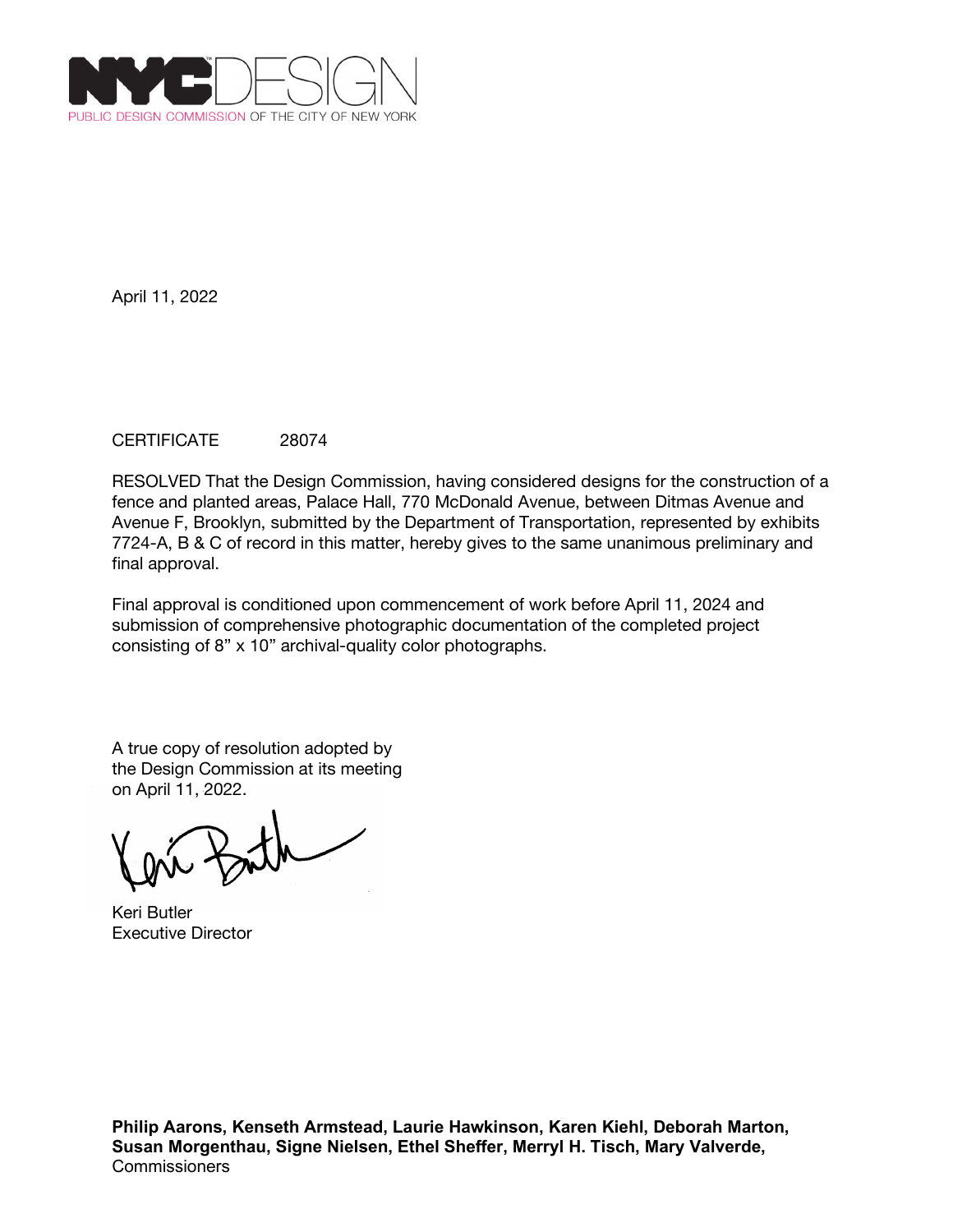

## CERTIFICATE 28075

RESOLVED That the Design Commission, having considered designs for the construction of planted areas and an entry canopy, 109-117 East 79th Street, Manhattan, submitted by the Department of Transportation, represented by exhibits 7725-A, B, C, D & E of record in this matter, hereby gives to the same unanimous preliminary and final approval.

Final approval is conditioned upon commencement of work before April 11, 2024 and submission of comprehensive photographic documentation of the completed project consisting of 8" x 10" archival-quality color photographs.

Keri Butler Executive Director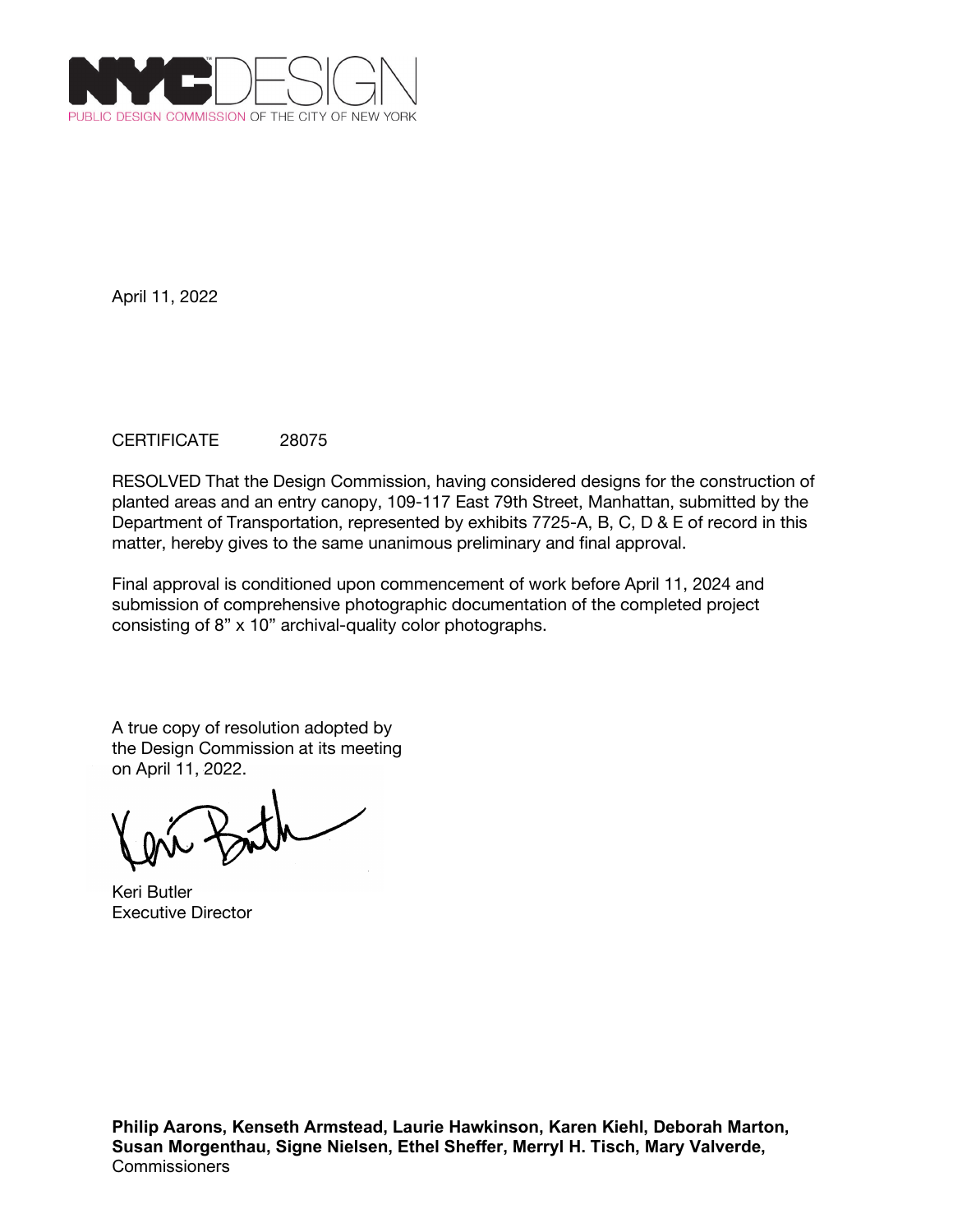

### CERTIFICATE 28076

RESOLVED That the Design Commission, having considered designs for the installation of pipe bollards, Shore Parkway at 24th Avenue, Brooklyn, submitted by the Department of Transportation, represented by exhibits 7726-A, B, C & D of record in this matter, hereby gives to the same unanimous preliminary and final approval.

Final approval is conditioned upon commencement of work before April 11, 2024 and submission of comprehensive photographic documentation of the completed project consisting of 8" x 10" archival-quality color photographs.

Keri Butler Executive Director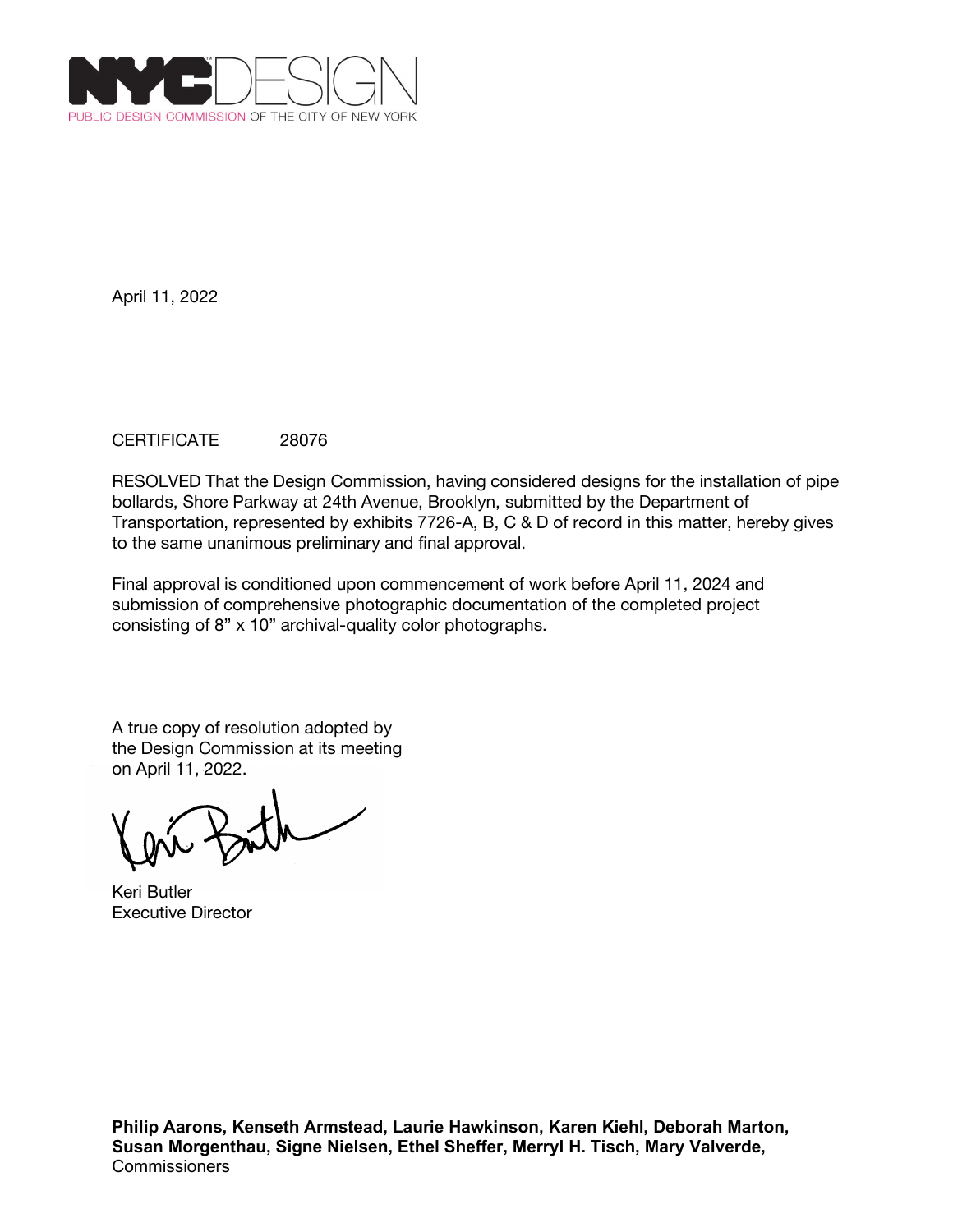

## CERTIFICATE 28077

RESOLVED That the Design Commission, having considered designs for the reconstruction of Police Officer Jeff B. Herman Ballfield, McDonald Playground, McDonald Avenue, Avenue S, East 1st Street, and Avenue T, Brooklyn, submitted by the Department of Parks & Recreation, represented by exhibits 2829-L, M, N & O of record in this matter, hereby gives to the same unanimous preliminary approval.

Preliminary approval is conditioned upon submission of this project for final review and approval before April 11, 2024.

Keri Butler Executive Director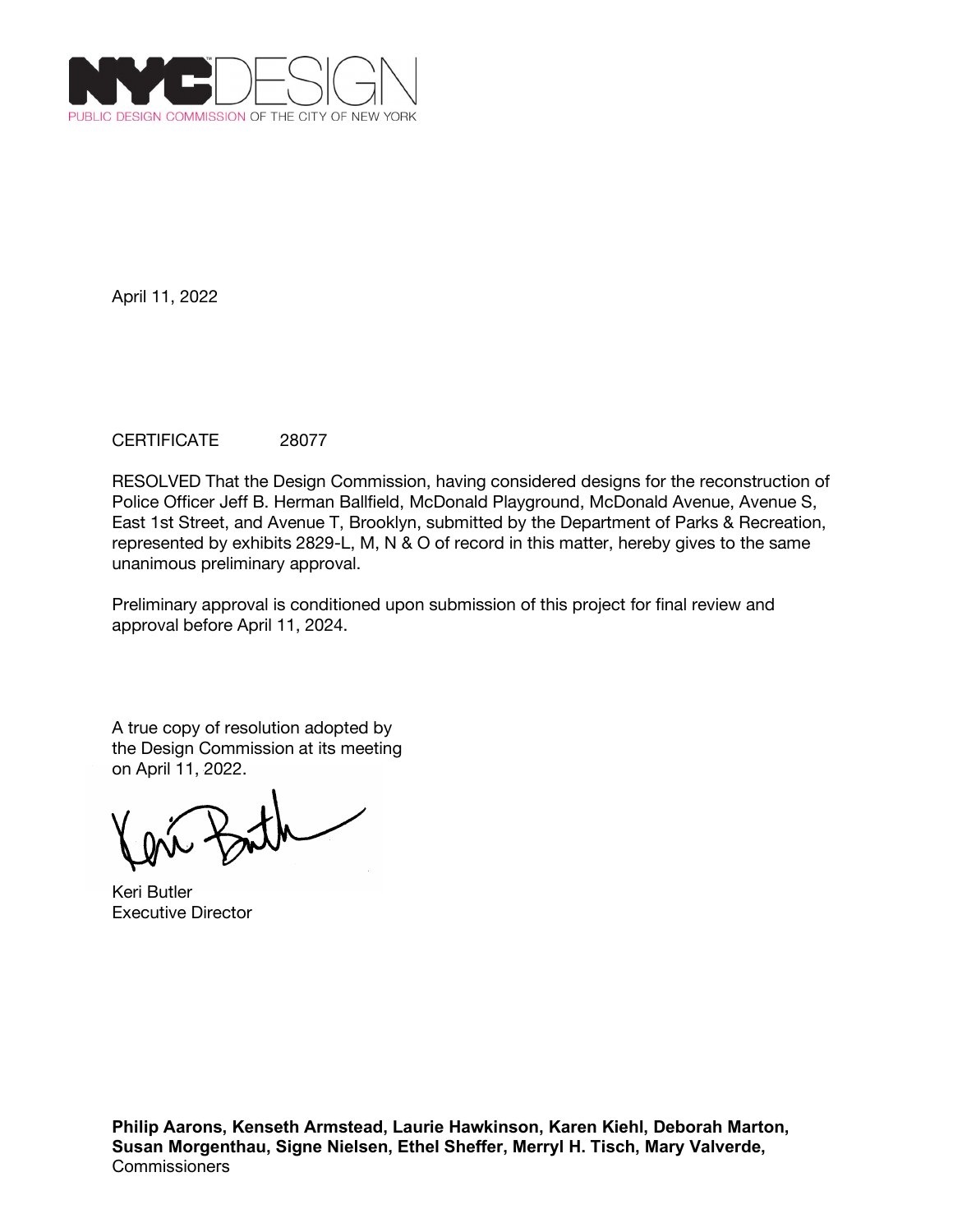

# CERTIFICATE 28078

RESOLVED That the Design Commission, having considered designs for the installation of rooftop photovoltaic panels, Five Borough Automotive Repair Facility (5Boro), 20 Bronx Shore Road, Randall's Island, Manhattan, submitted by the Department of Parks & Recreation, represented by exhibits 301-GU, GV, GW & GX of record in this matter, hereby gives to the same unanimous preliminary and final approval.

Final approval is conditioned upon commencement of work before April 11, 2024 and submission of comprehensive photographic documentation of the completed project consisting of 8" x 10" archival-quality color photographs.

A true copy of resolution adopted by the Design Commission at its meeting on April 11, 2022.

Keri Butler Executive Director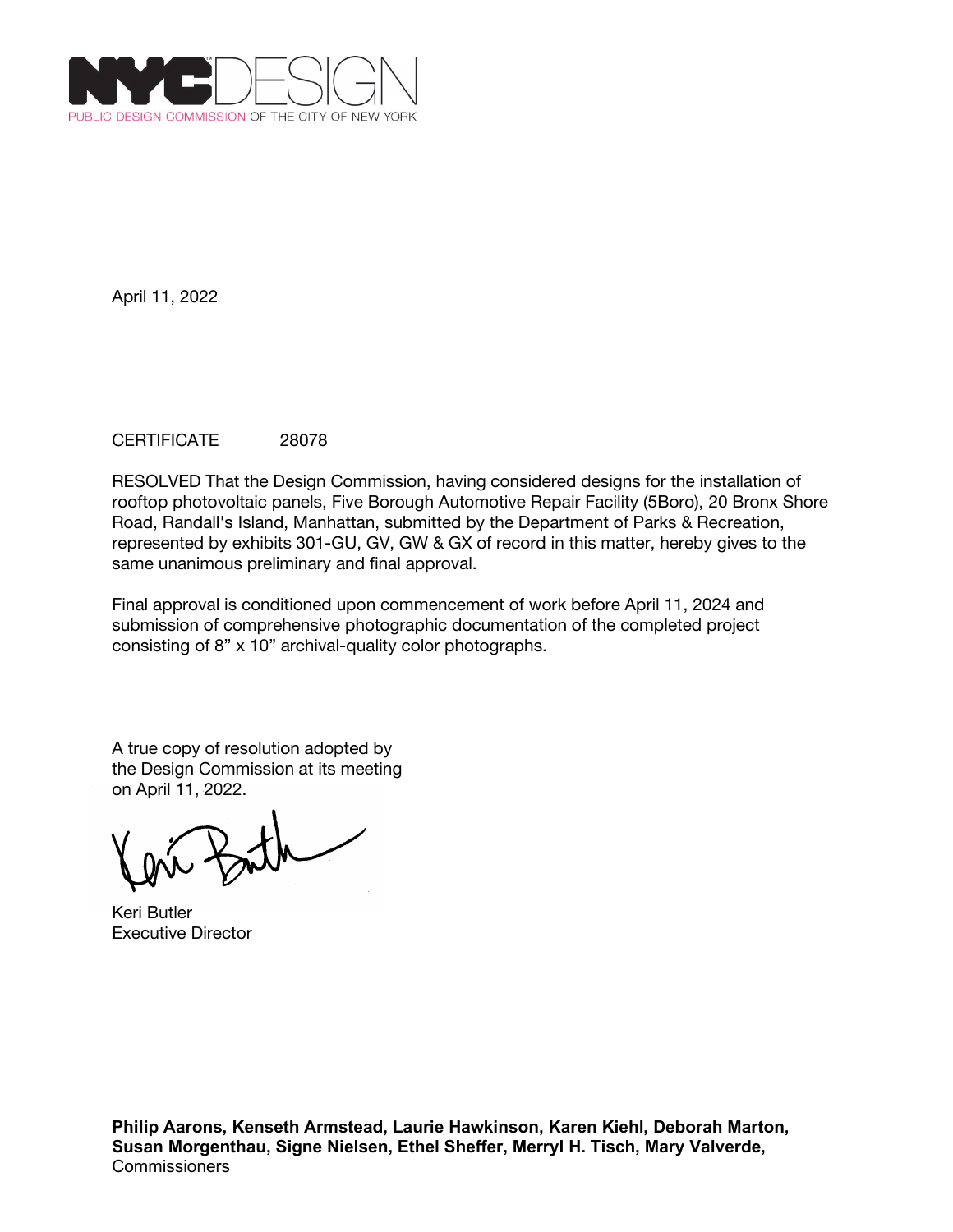

## CERTIFICATE 28079

RESOLVED That the Design Commission, having considered designs for the reconstruction of Cuyler Gore Park, Green Avenue, Carlton Street, and Fulton Street, Brooklyn, submitted by the Department of Parks & Recreation, represented by exhibits 6154-G, H, I, J & K of record in this matter, hereby gives to the same final approval. Commissioner Armstead abstained.

Final approval is conditioned upon commencement of work before April 11, 2024 and submission of comprehensive photographic documentation of the completed project consisting of 8" x 10" archival-quality color photographs.

Keri Butler Executive Director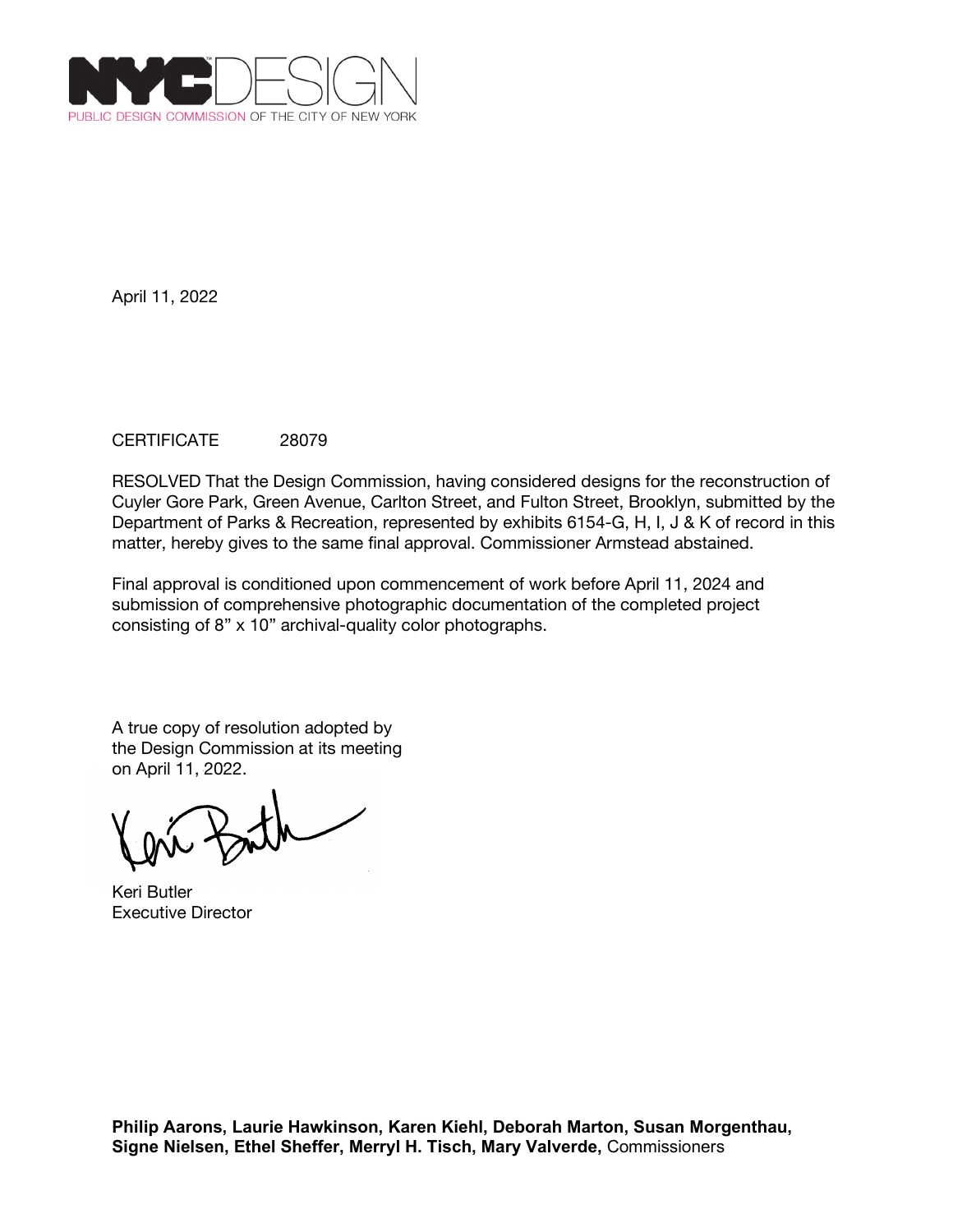

## CERTIFICATE 28080

RESOLVED That the Design Commission, having considered designs for the reconstruction of Dongan Playground, adjacent to P.S. 52, Dongan Hills Avenue, Mason Avenue, and Buel Avenue, Staten Island, submitted by the Department of Parks & Recreation, represented by exhibits 3721-J, K, L & M of record in this matter, hereby gives to the same unanimous final approval.

Final approval is conditioned upon commencement of work before April 11, 2024 and submission of comprehensive photographic documentation of the completed project consisting of 8" x 10" archival-quality color photographs.

Keri Butler Executive Director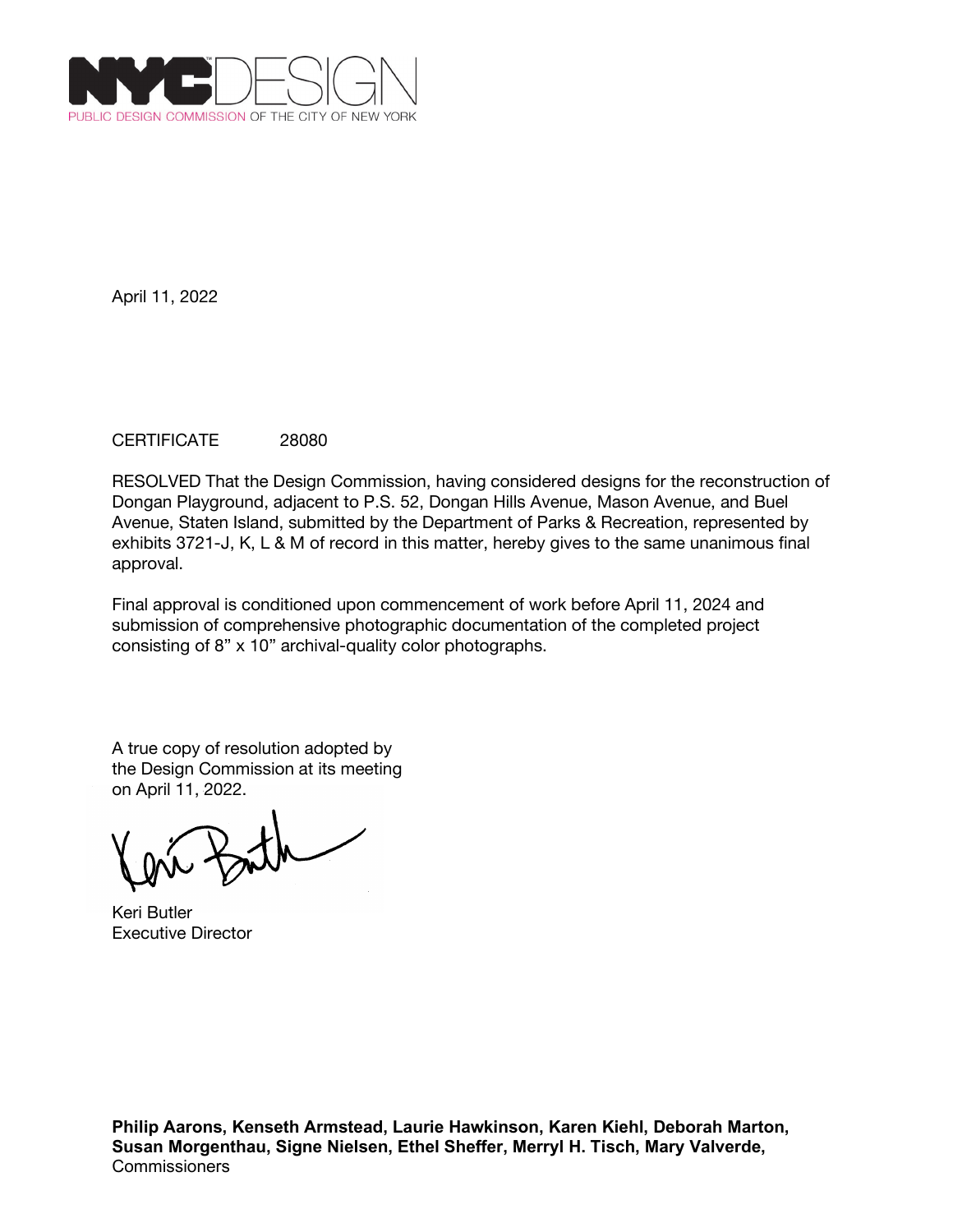

## CERTIFICATE 28081

RESOLVED That the Design Commission, having considered designs for the reconstruction of the Kinderberg, restoration of the Chess and Checkers House, and adjacent site work, East 65th Street transverse road between Center Drive and East Drive, Central Park, Manhattan, submitted by the Department of Parks & Recreation and the Central Park Conservancy, represented by exhibits 2948-X, Y & Z of record in this matter, hereby gives to the same unanimous final approval.

Final approval is conditioned upon commencement of work before April 11, 2024 and submission of comprehensive photographic documentation of the completed project consisting of 8" x 10" archival-quality color photographs.

A true copy of resolution adopted by the Design Commission at its meeting on April 11, 2022.

Keri Butler Executive Director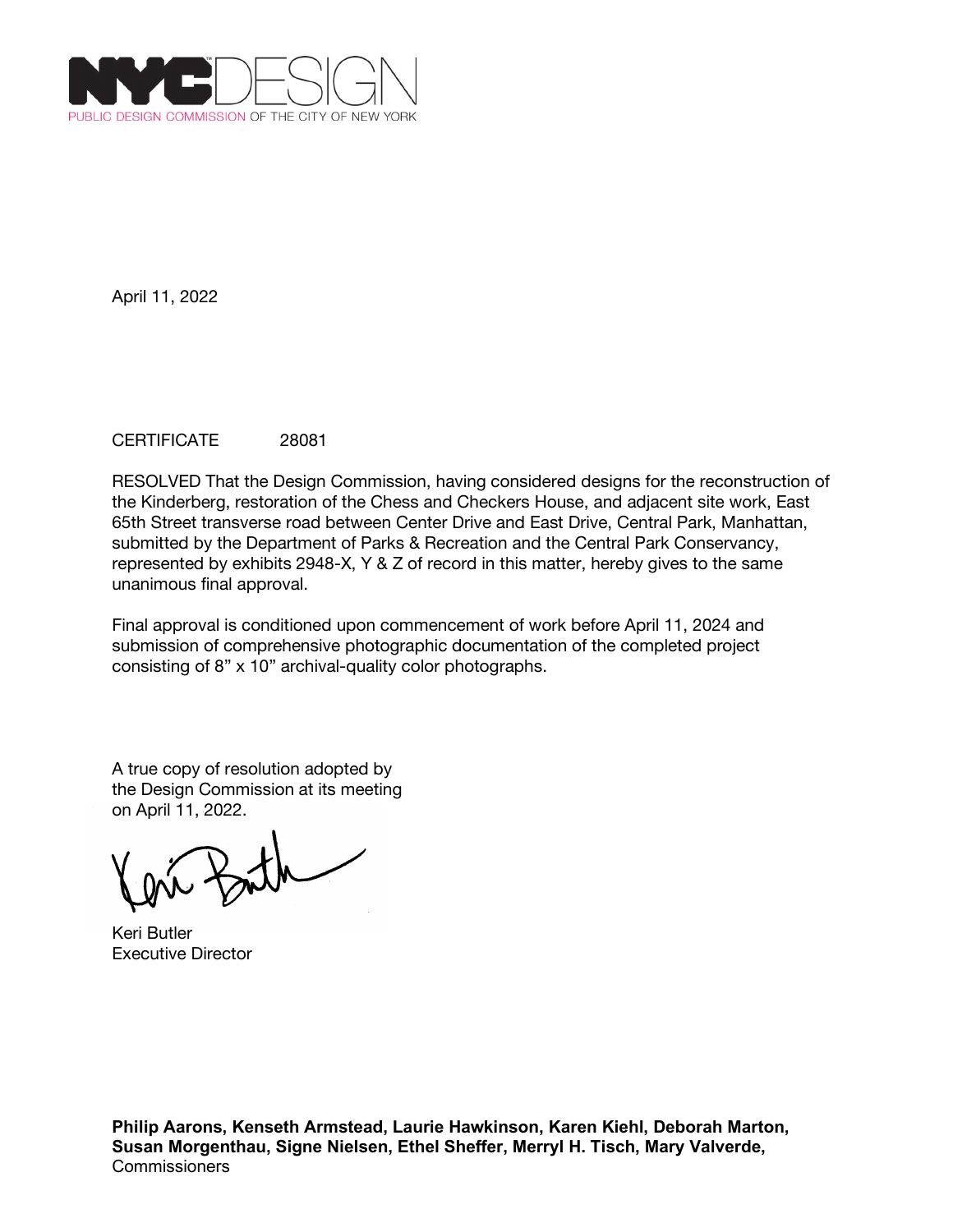

## CERTIFICATE 28082

RESOLVED That the Design Commission, having considered designs for the installation of rooftop photovoltaic panels, Brownsville Recreation Center, 1555 Linden Boulevard, Brooklyn, submitted by the Department of Parks & Recreation and the Department of Citywide Administrative Services, represented by exhibits 3068-Y, Z, AA, AB & AC of record in this matter, hereby gives to the same unanimous preliminary and final approval.

Final approval is conditioned upon commencement of work before April 11, 2024 and submission of comprehensive photographic documentation of the completed project consisting of 8" x 10" archival-quality color photographs.

Keri Butler Executive Director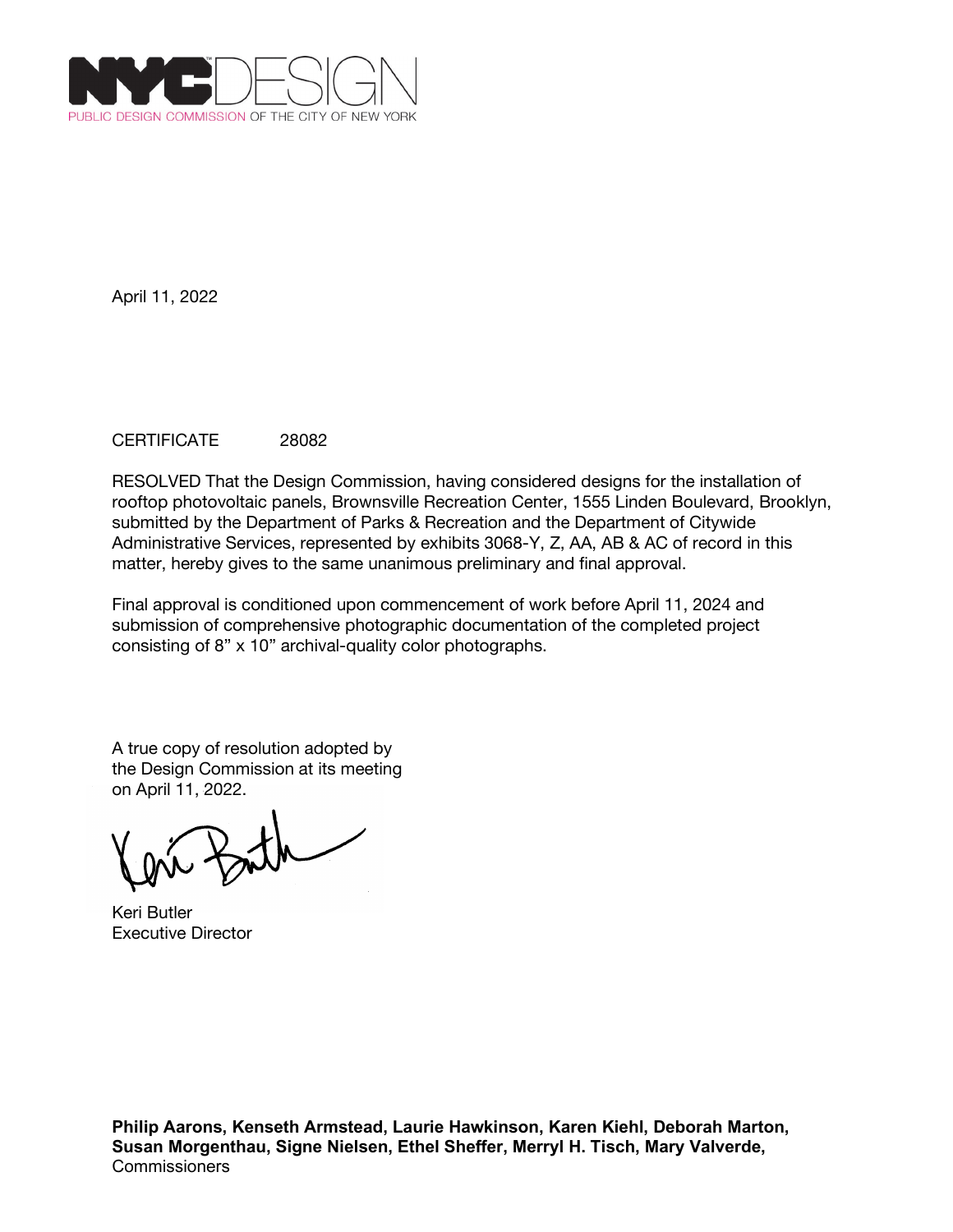

## CERTIFICATE 28083

RESOLVED That the Design Commission, having considered designs for the construction of flood protection measures as part of the South Battery Park City Resiliency master plan, Battery Place between 1st Place and Little West Street, Pier A Plaza, and The Battery, Manhattan, submitted by the Department of Parks & Recreation, the Economic Development Corporation, the Department of Transportation, and the Battery Park City Authority, represented by exhibits 7546-G, H, I, J, K, L & M of record in this matter, hereby gives to the same unanimous final approval.

Final approval is conditioned upon commencement of work before April 11, 2024 and submission of comprehensive photographic documentation of the completed project consisting of 8" x 10" archival-quality color photographs.

A true copy of resolution adopted by the Design Commission at its meeting on April 11, 2022.

Keri Butler Executive Director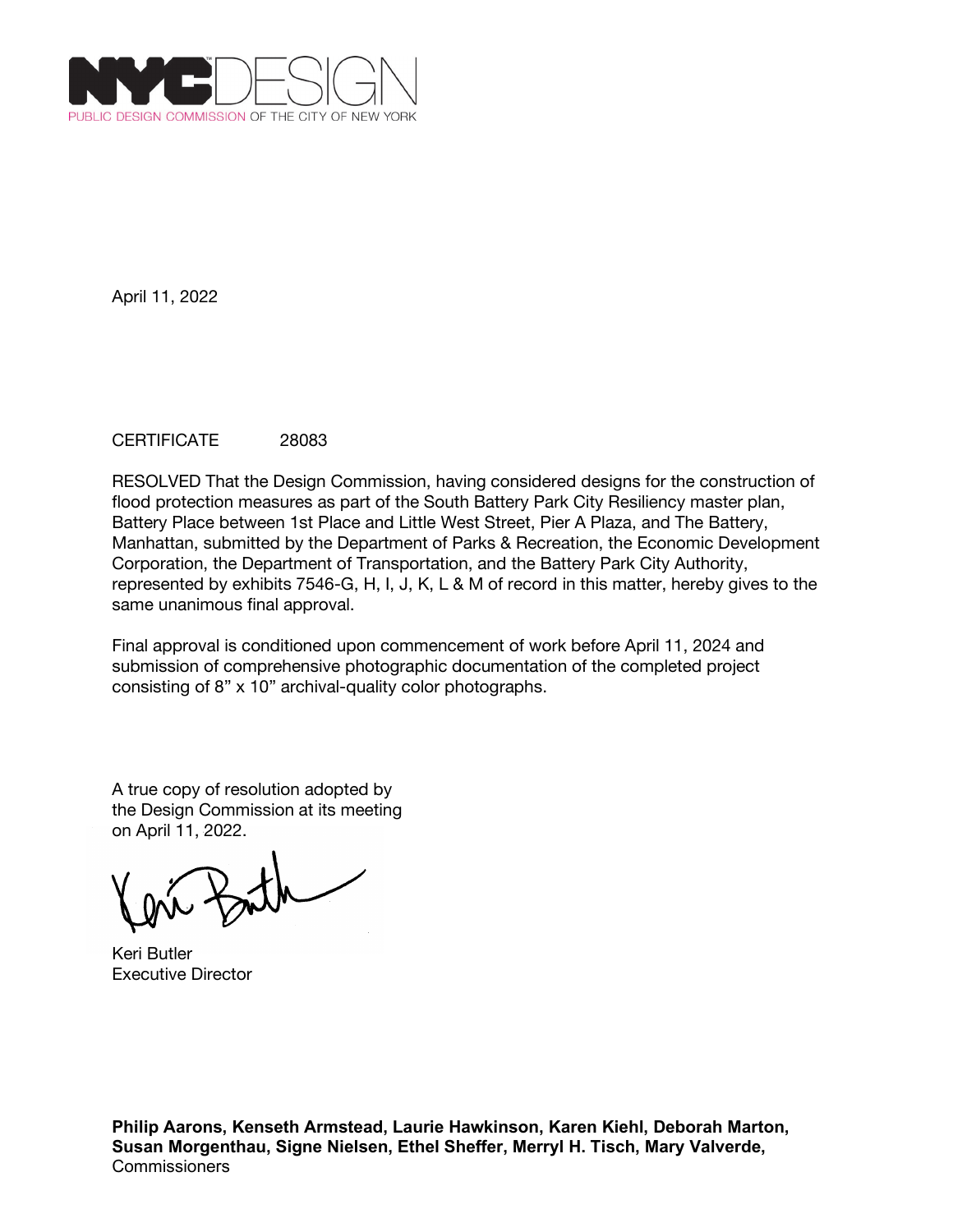

## CERTIFICATE 28083

RESOLVED That the Design Commission, having considered a proposal for the relocation of the *Peter Caesar Alberti Memorial* (1958/1985) by unknown, 75 feet northeast within the Battery perimeter, as part of the South Battery Park City Resiliency master plan, The Battery, Battery Place between Washington Street and Little West 12th Street, Manhattan, submitted by the Department of Parks & Recreation and the Battery Park City Authority, represented by exhibits 1371-MQ, MR, MS & MT of record in this matter, hereby gives to the same unanimous preliminary approval.

Preliminary approval is conditioned upon commencement of work before April 11, 2024 and submission of this project for final review and approval.

A true copy of resolution adopted by the Design Commission at its meeting on April 11, 2022.

Keri Butler Executive Director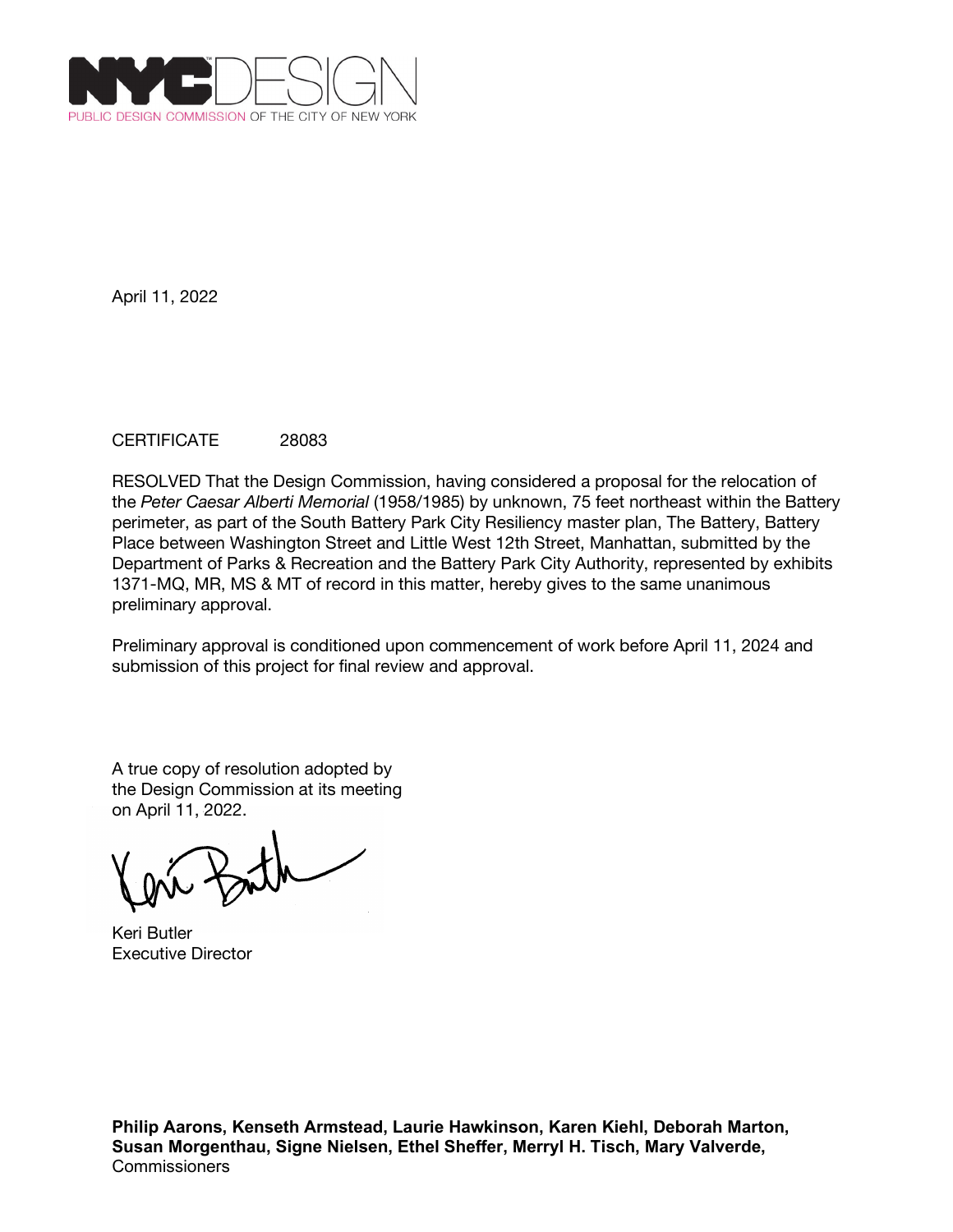

## CERTIFICATE 28085

RESOLVED That the Design Commission, having considered designs for the rehabilitation of Queens District 8, 10 and 12 Garage and construction of a prefabricated swing space, 130-23 150th Avenue, South Ozone Park, Queens, submitted by the Department of Sanitation, represented by exhibits7321-E, F, G & H of record in this matter, hereby gives to the same unanimous preliminary and final approval.

Final approval is conditioned upon commencement of work before April 11, 2024 and submission of comprehensive photographic documentation of the completed project consisting of 8" x 10" archival-quality color photographs.

A true copy of resolution adopted by the Design Commission at its meeting on April 11, 2022.

Keri Butler Executive Director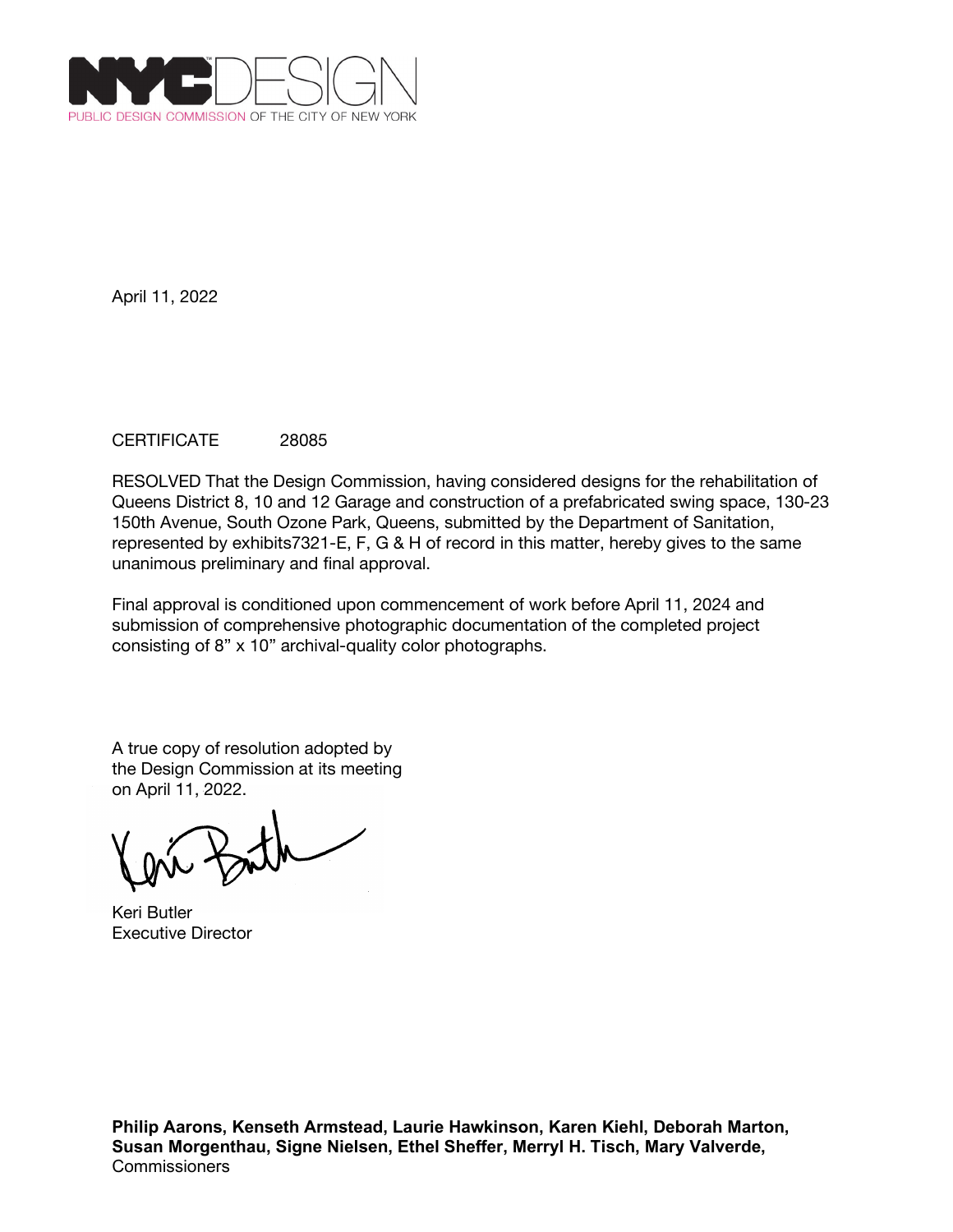

## CERTIFICATE 28086

RESOLVED That the Design Commission, having considered designs for the construction of open space improvements, MetroTech Center, Myrtle Avenue Promenade and MetroTech Commons between Jay Street and Flatbush Avenue, Brooklyn, submitted by the Economic Development Corporation, represented by exhibits 5128-BX, BY, BZ, CA & CB of record in this matter, hereby gives to the same unanimous preliminary and final approval with the understanding that the team will (1) submit a proposal for the existing paving with a simpler design to complement the proposed benches and layout, either as part of this project or a future project and (2) submit a signage proposal for the new campus branding.

Final approval is conditioned upon commencement of work before April 11, 2024 and submission of comprehensive photographic documentation of the completed project consisting of 8" x 10" archival-quality color photographs.

A true copy of resolution adopted by the Design Commission at its meeting on April 11, 2022.

Keri Butler Executive Director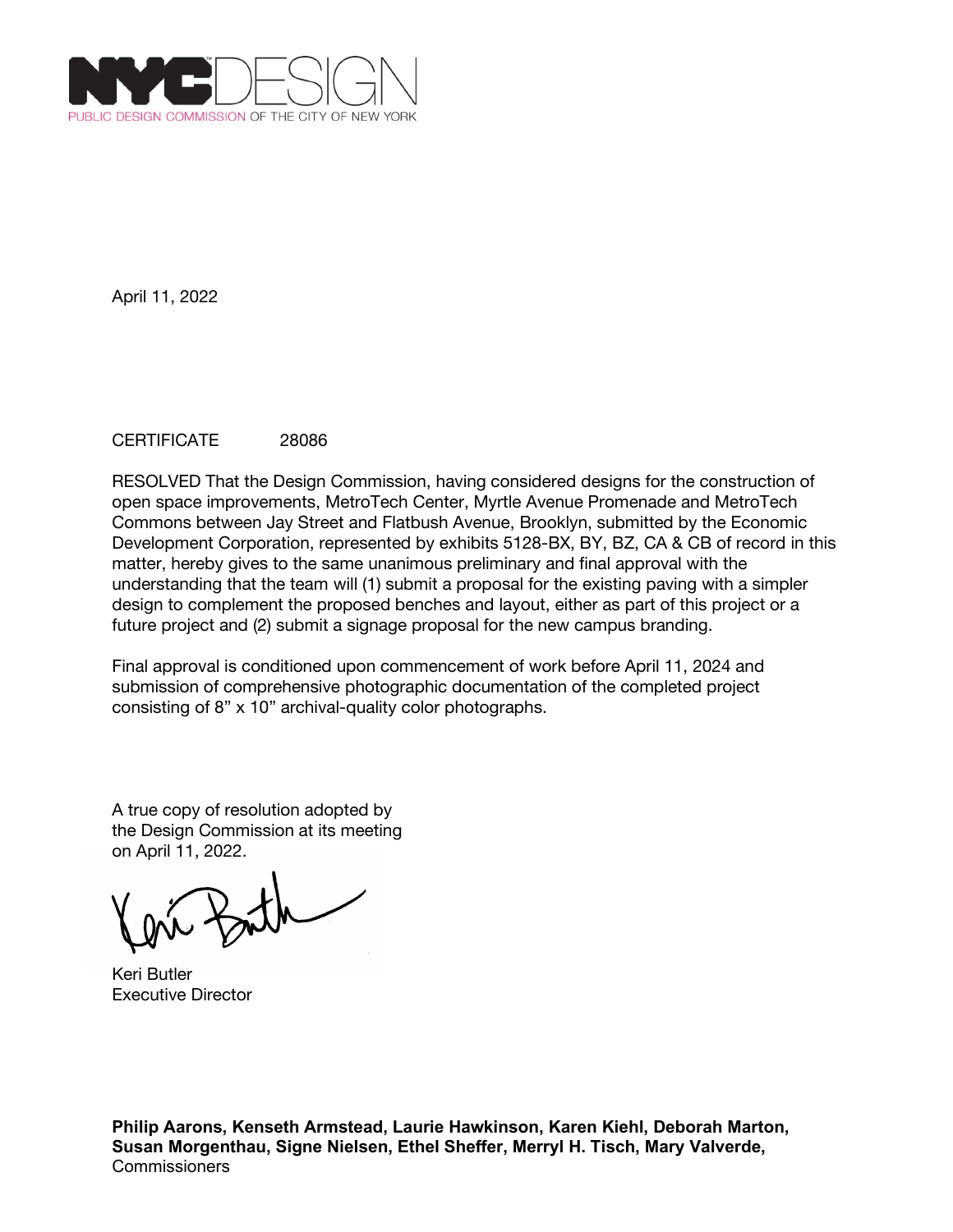

## CERTIFICATE 28087

RESOLVED That the Design Commission, having considered designs for the installation of louvers and rooftop mechanical equipment (Nike), 625 Atlantic Avenue, Brooklyn, submitted by the Economic Development Corporation, represented by exhibits 7253-AU, AV, AW, AX & AY of record in this matter, hereby gives to the same unanimous preliminary and final approval.

Final approval is conditioned upon commencement of work before April 11, 2024 and submission of comprehensive photographic documentation of the completed project consisting of 8" x 10" archival-quality color photographs.

Keri Butler Executive Director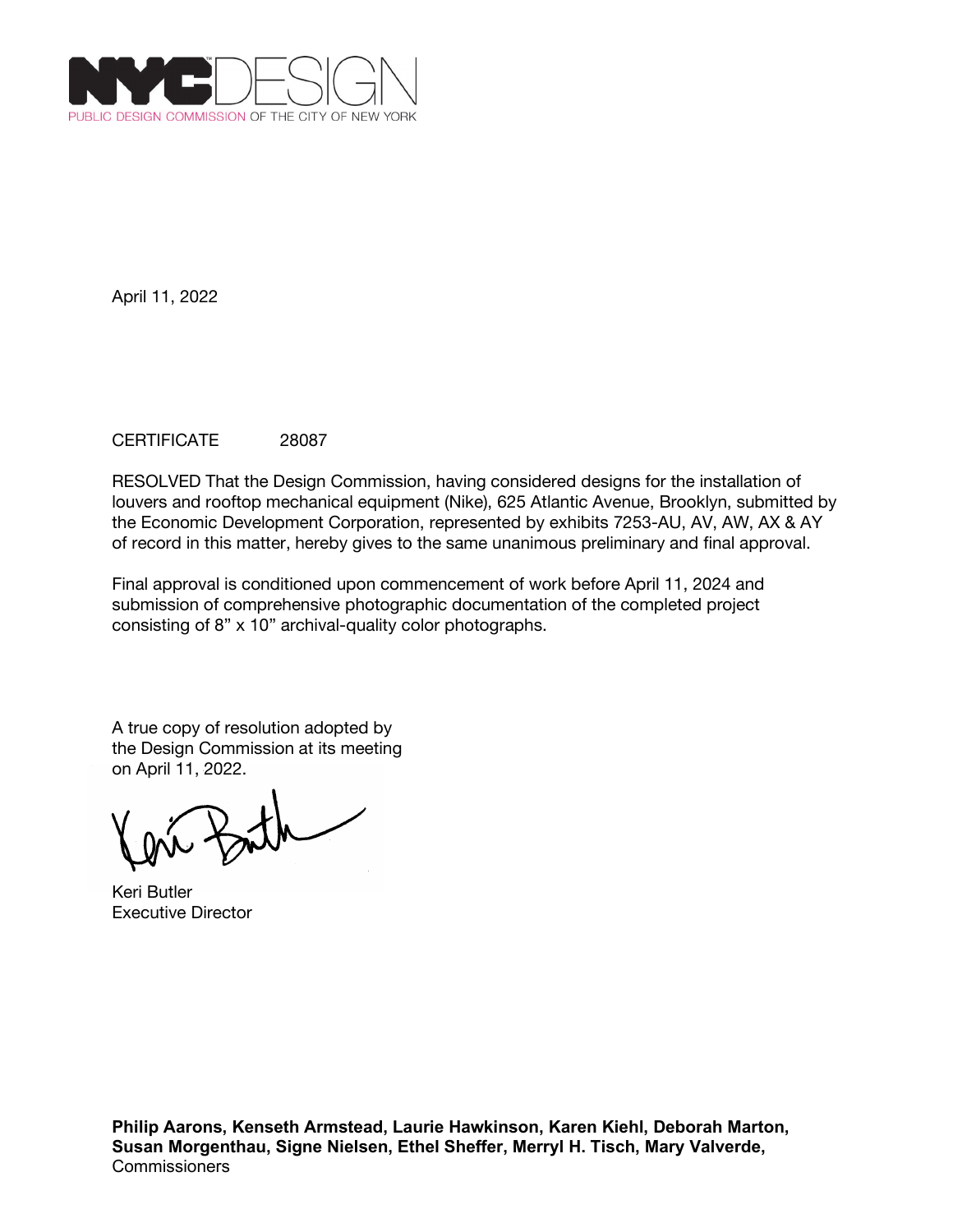

## CERTIFICATE 28088

RESOLVED That the Design Commission, having considered designs for the installation of rooftop mechanical equipment (Stop & Shop), 625 Atlantic Avenue, Brooklyn, submitted by the Economic Development Corporation, represented by exhibits 7253-AZ, BA, BB, BC & BD of record in this matter, hereby gives to the same unanimous preliminary and final approval.

Final approval is conditioned upon commencement of work before April 11, 2024 and submission of comprehensive photographic documentation of the completed project consisting of 8" x 10" archival-quality color photographs.

Keri Butler Executive Director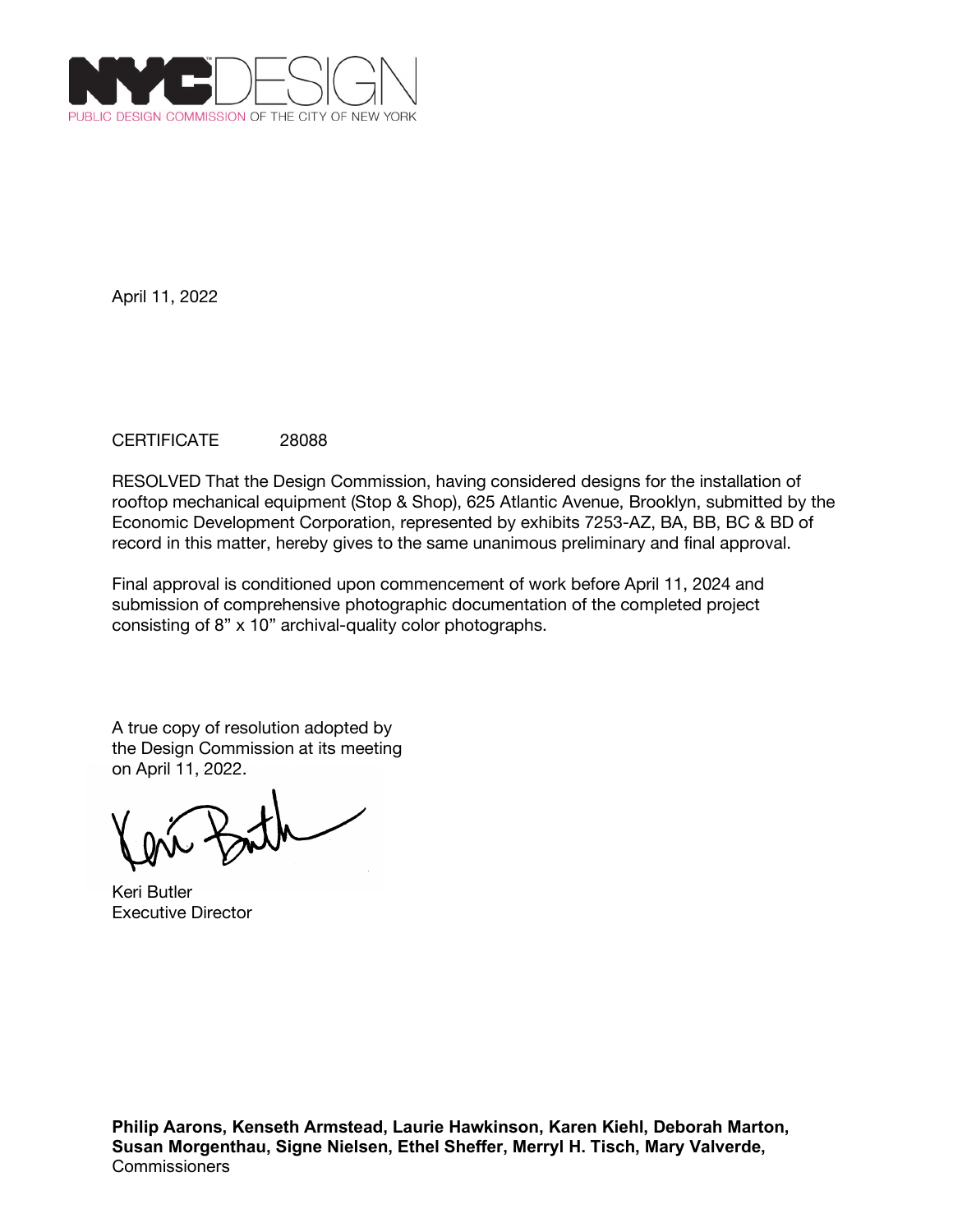

## CERTIFICATE 28089

RESOLVED That the Design Commission, having considered designs for the construction of a mixed-use development, including a hotel tower and residential tower, 495 11th Avenue, 11th Avenue between 39th Street and 40th Street, Manhattan, submitted by the Economic Development Corporation, represented by exhibits 7340-K, L, M, N, O & P of record in this matter, hereby gives to the same final approval. Commissioner Armstead abstained.

Final approval is conditioned upon commencement of work before April 11, 2024 and submission of comprehensive photographic documentation of the completed project consisting of 8" x 10" archival-quality color photographs.

Keri Butler Executive Director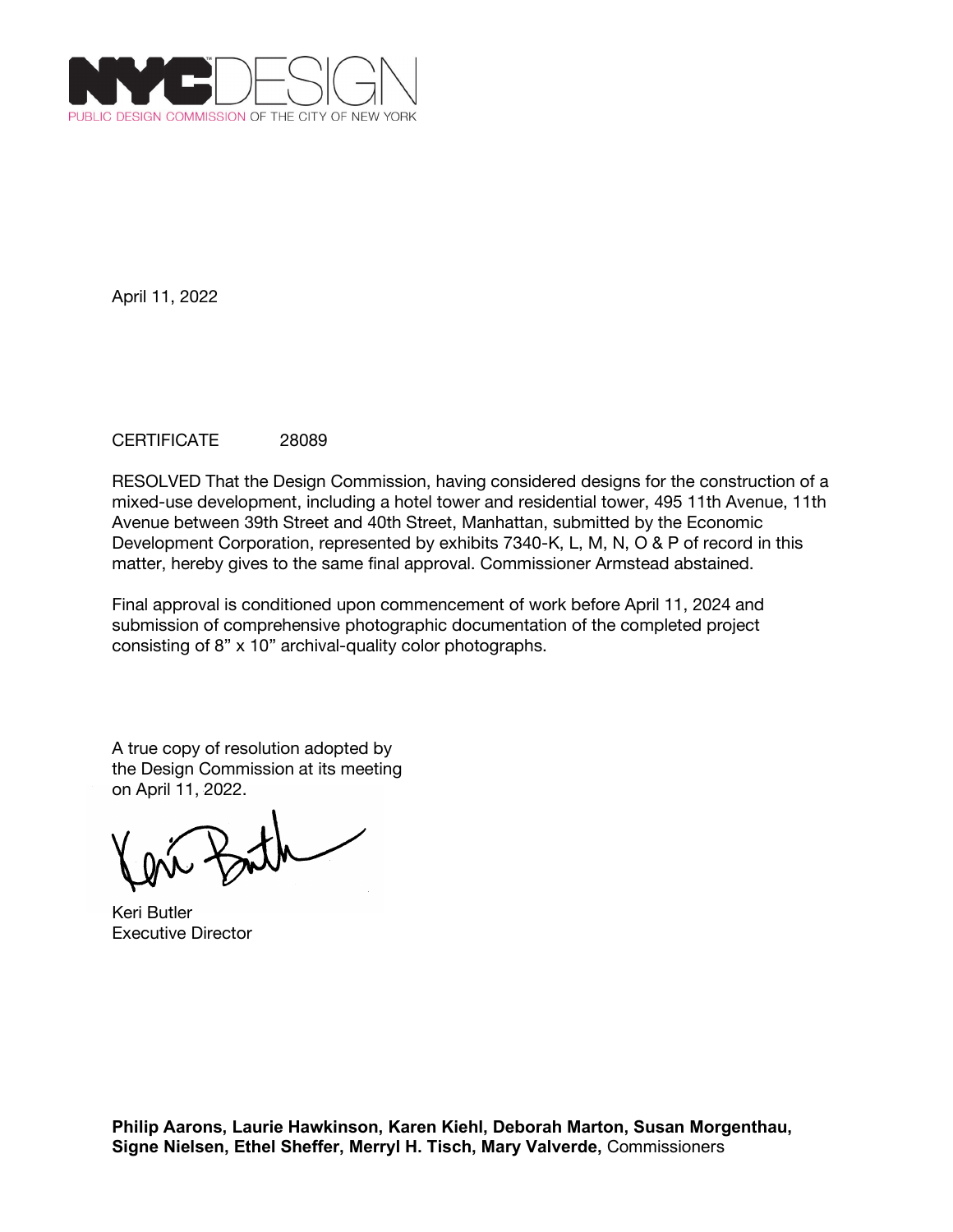

## CERTIFICATE 28090

RESOLVED That the Design Commission, having considered designs for the construction of Buildings 2A and 2B and a central plaza as Phase II of the construction of four mixed-use residential towers, a light manufacturing facility, a central plaza open space, and adjacent site work (The Peninsula), Tiffany Street, Spofford Avenue, and Manida Street, Bronx submitted by the Economic Development Corporation, represented by exhibits 6544-CQ, CR, CS, CT, CU, CV & CW of record in this matter, hereby gives to the same final approval. Commissioner Armstead abstained.

Final approval is conditioned upon commencement of work before April 11, 2024 and submission of comprehensive photographic documentation of the completed project consisting of 8" x 10" archival-quality color photographs.

A true copy of resolution adopted by the Design Commission at its meeting on April 11, 2022.

Keri Butler Executive Director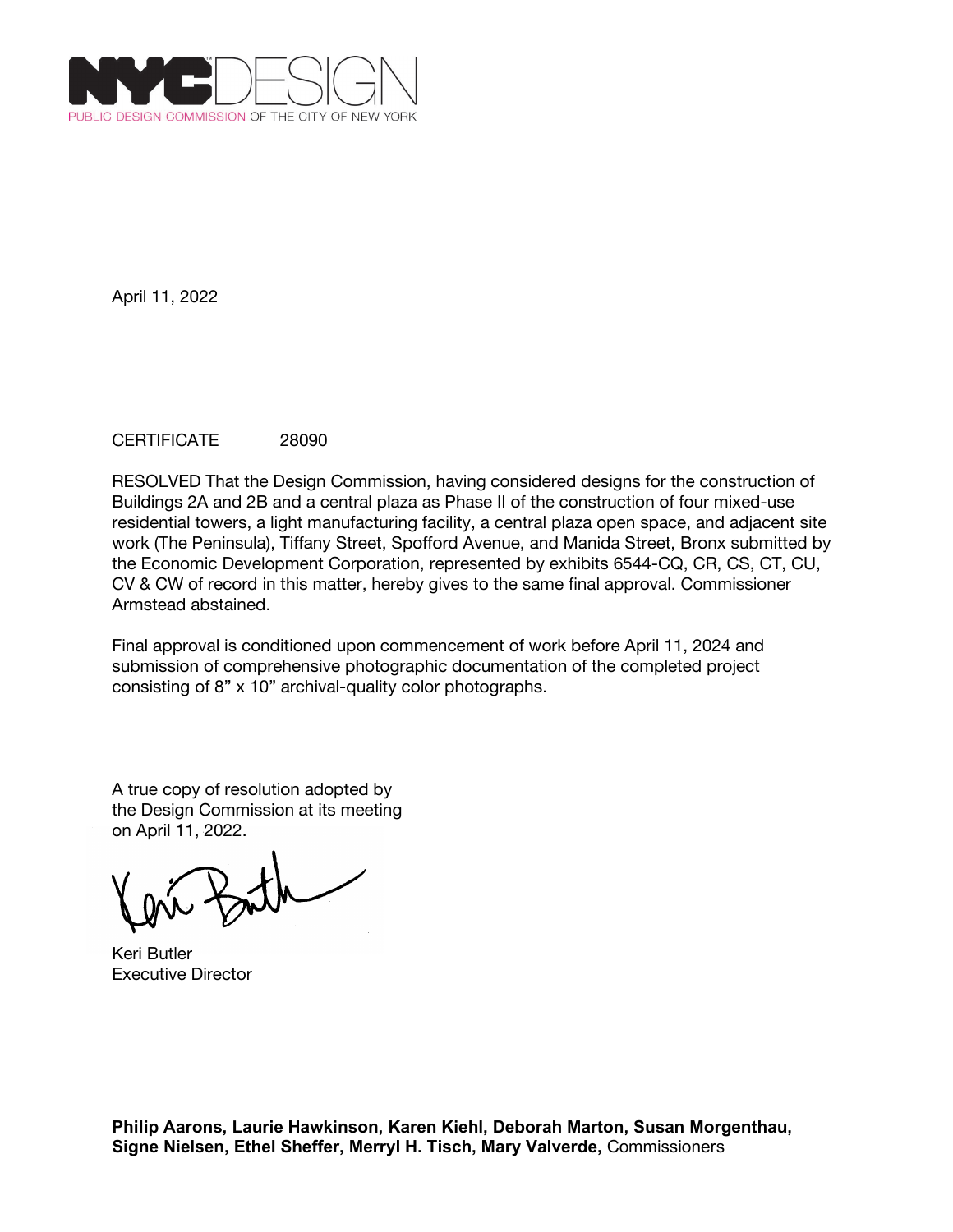

## CERTIFICATE 28091

RESOLVED That the Design Commission, having considered designs for the installation of rooftop mechanical equipment, One Police Plaza, Park Row and Pearl Street, Manhattan, submitted by the New York City Police Department, represented by exhibits 3747-CL, CM, CN, CO, CP & CQ of record in this matter, hereby gives to the same unanimous preliminary and final approval.

Final approval is conditioned upon commencement of work before April 11, 2024 and submission of comprehensive photographic documentation of the completed project consisting of 8" x 10" archival-quality color photographs.

Keri Butler Executive Director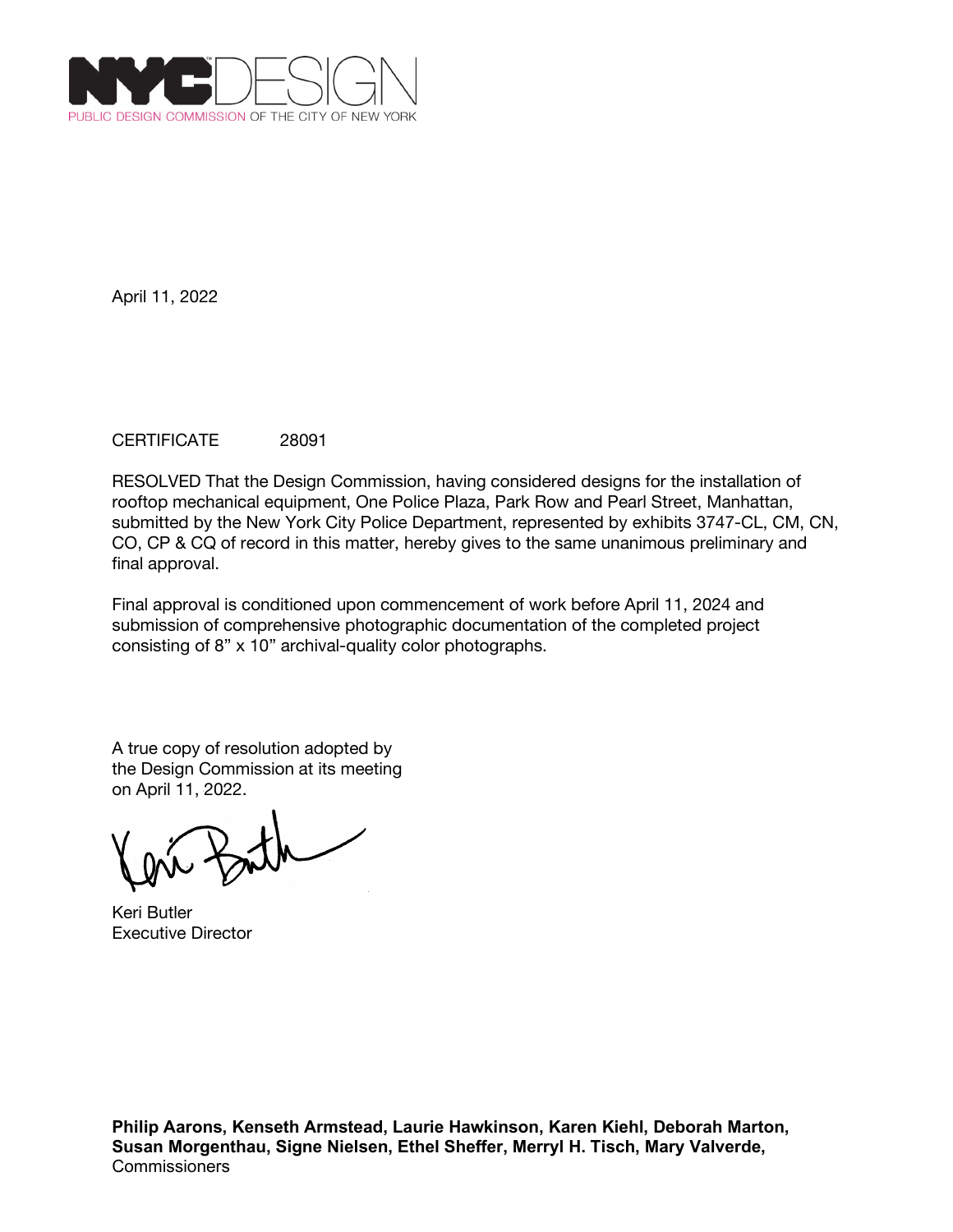

## CERTIFICATE 28092

RESOLVED That the Design Commission, having considered a proposal for the installation of a temporary mural, *After the Fire* by Nanibah Chacon, Tatyana Fazlalizadeh, and Layqa Nuna Yawar, MoMA PS1, 46-01 21st Street, Long Island City, Queens, submitted by the Department of Cultural Affairs, represented by exhibits 4681-BK, BL, BM & BN of record in this matter, hereby gives to the same unanimous preliminary approval. Commissioner Aarons recused himself.

Preliminary approval is conditioned upon commencement of work before April 11, 2024 and submission of this project for final review and approval.

Keri Butler Executive Director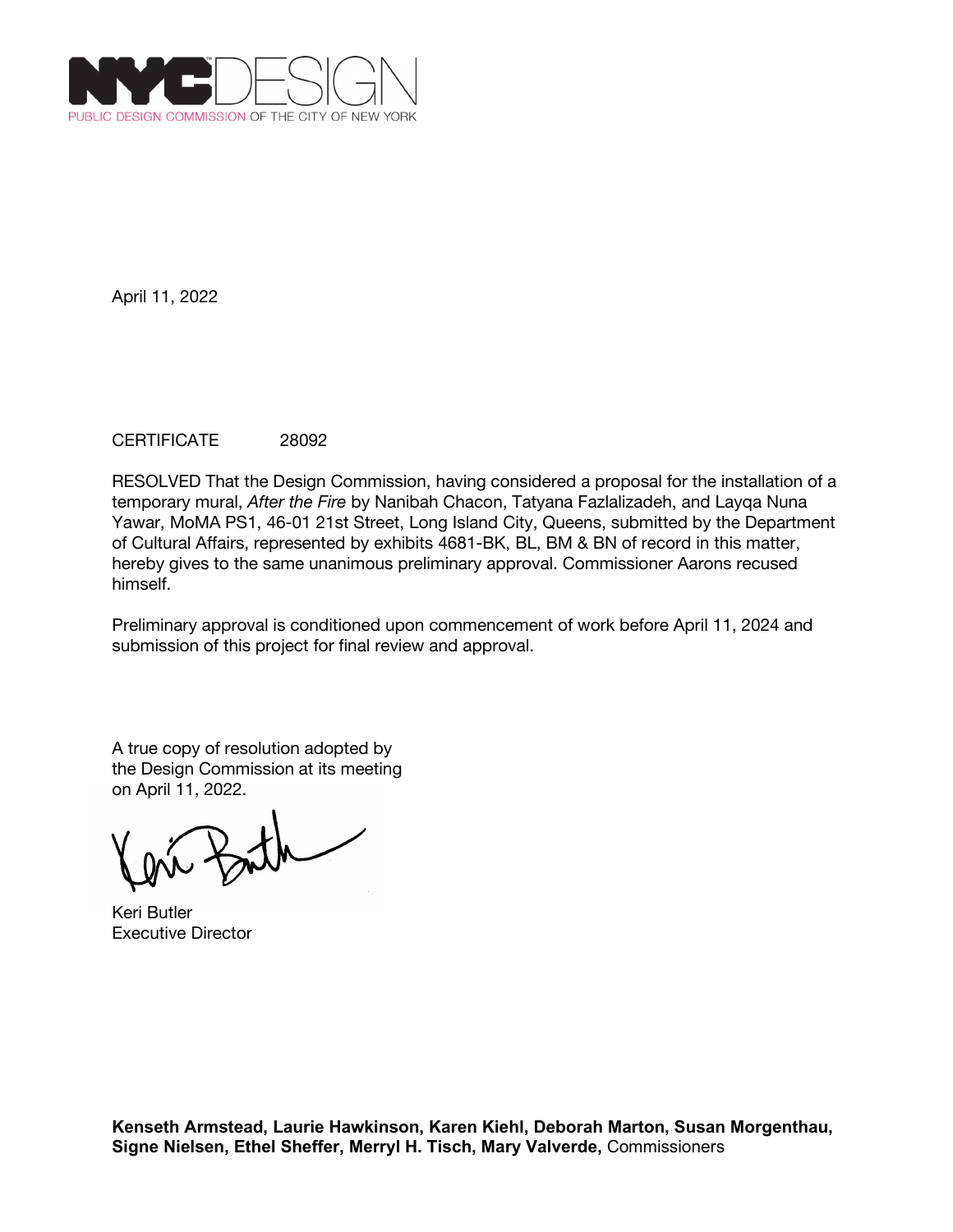

## CERTIFICATE 28093

RESOLVED That the Design Commission, having considered a proposal for the removal of *Immigration on the Lower East Side of New York* (1989) by Richard Haas, Manhattan Detention Complex, 125 White Street, Baxter Street façade, Manhattan, submitted by the Department of Cultural Affairs' Percent for Art Program, the Department of Design and Construction, and the Department of Correction, represented by exhibits 4724-BF, BG, BH & BI of record in this matter, hereby gives to the same unanimous preliminary approval.

Preliminary approval is conditioned upon commencement of work before April 11, 2024 and submission of this project for final review and approval.

A true copy of resolution adopted by the Design Commission at its meeting on April 11, 2022.

Keri Butler Executive Director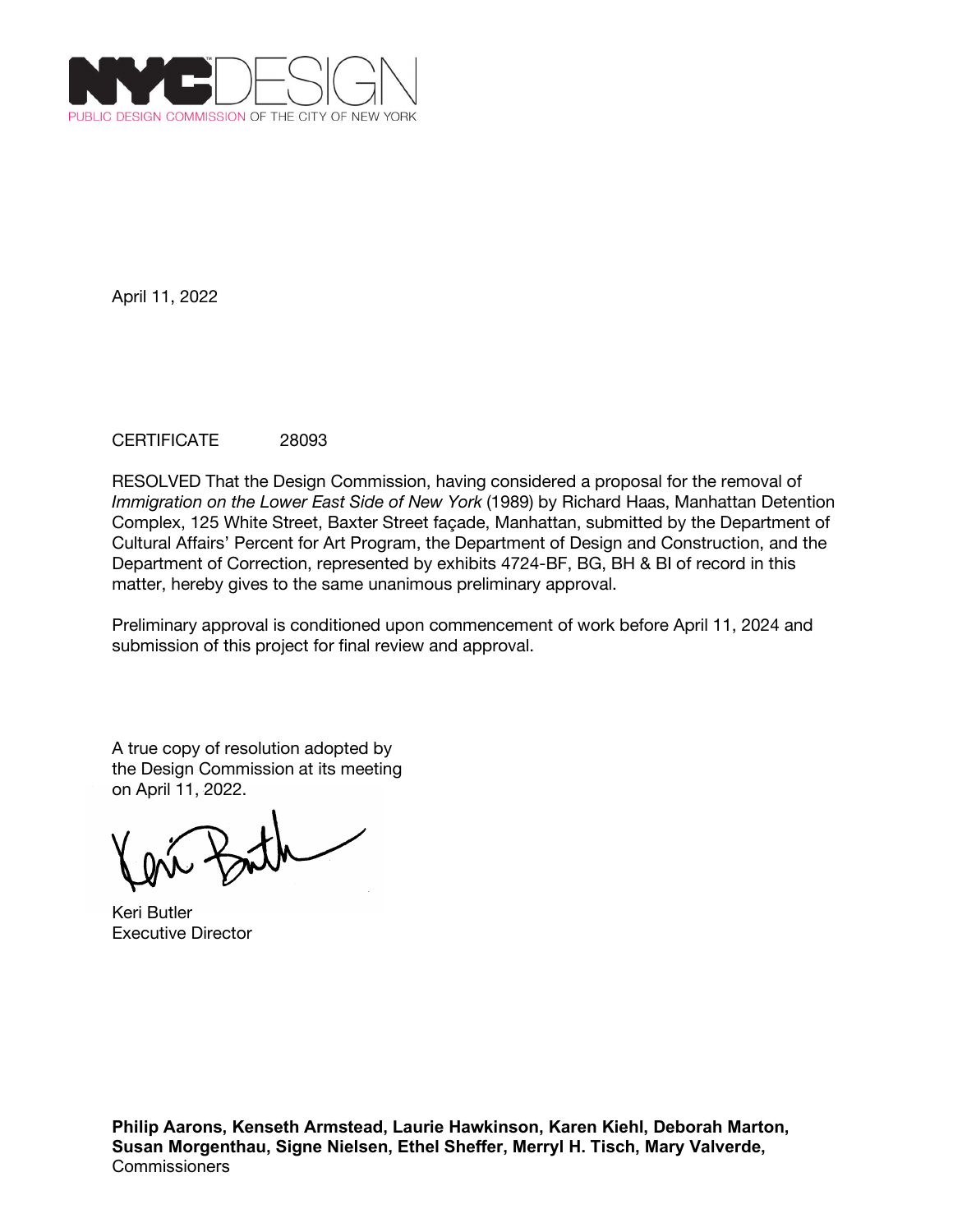

## CERTIFICATE 28094

RESOLVED That the Design Commission, having considered a proposal for the removal of *Upright* (1992) by Kit-Yin Snyder, Manhattan Detention Complex, White Street between Baxter Street and Centre Street, 125 White Street, Manhattan, submitted by the Department of Cultural Affairs' Percent for Art Program, the Department of Design and Construction, and the Department of Correction, represented by exhibits 4724-BH, BJ, BK & BL of record in this matter, hereby gives to the same unanimous preliminary approval.

Preliminary approval is conditioned upon commencement of work before April 11, 2024 and submission of this project for final review and approval.

Keri Butler Executive Director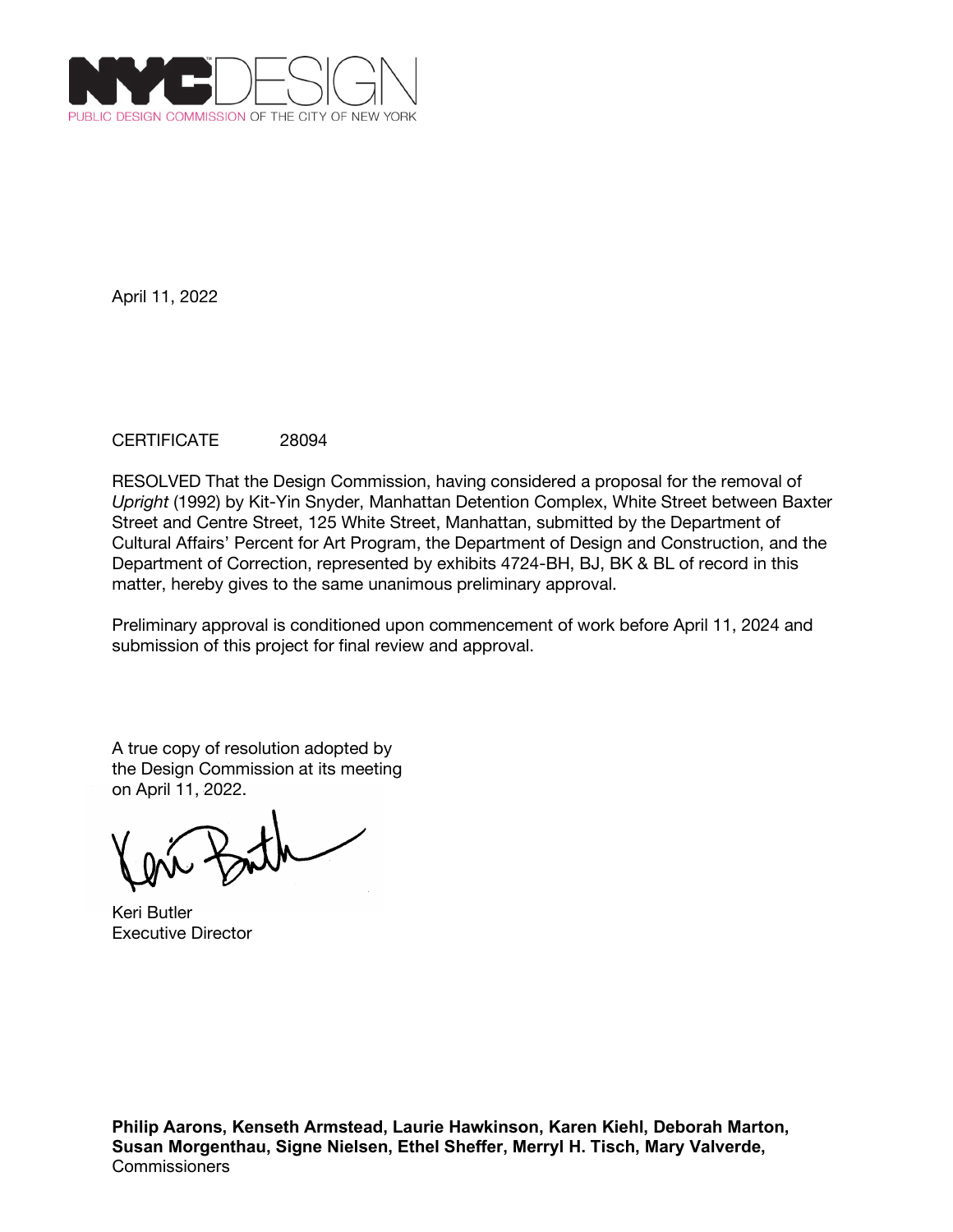

# CERTIFICATE 28095

RESOLVED That the Design Commission, having considered designs for the installation of an interim sally port and bail payment center, Manhattan Detention Complex, 100 Centre Street, Manhattan, submitted by the Department of Design and Construction and the Department of Correction, represented by exhibits 4724-BM, BN, BO, BP, BQ & BR of record in this matter, hereby tables the same without prejudice to a resubmission with the understanding that the team will (1) provide (a) section and elevation details of how the aluminum-conforming wall decals are applied around the punched windows, (b) drawings that clarify how the existing sally port structure is connected to the adjacent facility, including sub-grade footings and other related conditions, and (c) further clarification as to why the facility dismantle cannot be phased to allow the existing sally port to remain functioning as long as possible and (2) (a) share the updated proposal with the community board and (b) clarify the history of community engagement and outreach as it pertains to the interim sally port.

A true copy of resolution adopted by the Design Commission at its meeting on April 11, 2022.

Keri Butler Executive Director